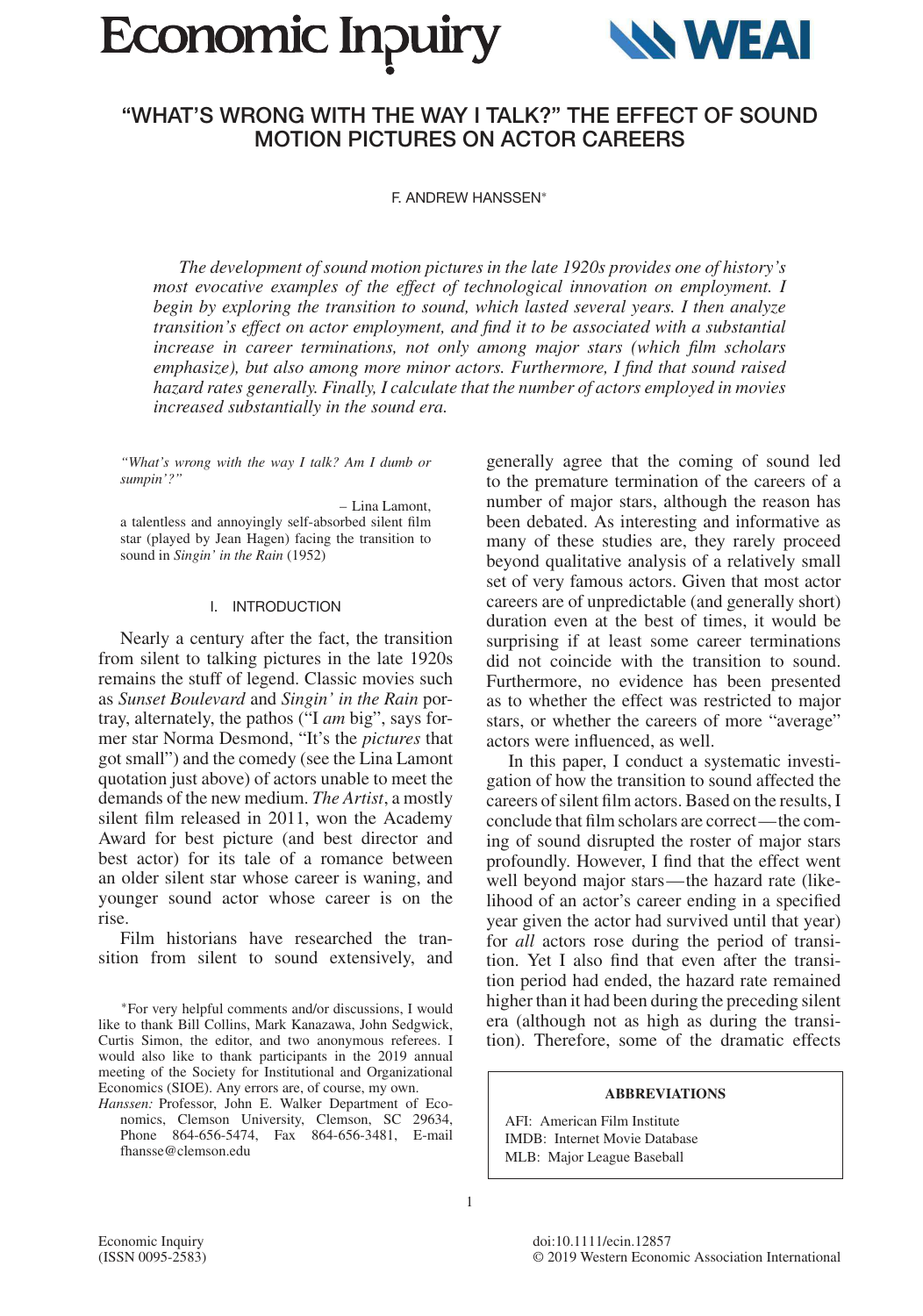attributed to the transition from silent to sound films may simply reflect the fact that exit rates rose during the first decade of sound motion pictures.

I begin by reviewing the history of the development of sound films. The start of the transition to sound is typically marked by the release of *The Jazz Singer* in late 1927, although (1) sound films had been a technological possibility for some time previously, and (2) *The Jazz Singer* was basically a silent film in plot and structure that contained a few minutes of song and a few seconds of spontaneous dialogue. Nonetheless, *The Jazz Singer* was a huge hit, making it clear that "sound" films had large potential appeal. The transition period lasted several years, as movie producers struggled both with questions as to what a "sound" film should be, and with the technological challenges presented by the new medium. Nearly half of all feature films released in 1929 had little if any spoken dialogue and not until 1930 were the majority of the nation's cinemas wired for sound. I define the transition period as 1929–1932, but investigate alternate definitions, as well.

To determine whether the transition affected the careers of silent film actors, I investigate the years 1920 through 1940. I begin with 1920 because the feature film was by then well developed and the structure of the film industry consisting of three vertically related activities (production, distribution, and exhibition)—well established (e.g., Hanssen 2000, 2010). I end with 1940 because many actor careers would be interrupted (or terminated) by the United States' entry into World War II the following year. Thus, I have 9 years over which silent films—and silent film actors—predominated (1920–1928), 8 years over which sound films—and sound film actors—predominated (1933–1940), and a 4 year transition period (1929–1932).

I begin by looking for evidence that the transition to sound disrupted the careers of major stars, as film scholars have posited. In order to define "major star" consistently over time, I employ the results of an annual exhibitor poll first conducted in 1915 (and continued through 2013), in which cinema managers were asked to name their "top ten money-making stars." Seventy-two different actors made this Top Ten list between 1920 and 1940, and most of these actors appeared on the list multiple times (not surprisingly—stardom is persistent). Nonetheless, the list is sharply bifurcated: a number of actors made the list multiple times in the 1920s, and a number of actors

made the list multiple times in the 1930s, but none spanned both the silent and sound eras. Furthermore, the years up to and including the transition to sound were characterized by an unusually high rate of departure from the Top Ten listings. Stories about the effect of sound on the careers of major movie stars appear to have an empirical basis.

I then turn to systematic analysis of the larger population of movie actors. Drawing from the Internet Movie Database (IMDB), I assemble a data set of every actor who played one or more credited roles in feature films from 1920 through 1940, inclusive—nearly 10,000 actors in total. I define the beginning of an actor's career as the year in which she played her first credited role, going back to 1915 (shortly after the emergence of the U.S.-produced feature film). I define the end of her career as the year in which she played her last credited role through 1940; all careers that continued beyond 1940 are considered censored. Censoring not accounted for, the career of the average actor in my data set lasts about 5 years and the modal career lasts only a single year, the minimum possible given that roles are observed annually. Censoring accounted for, I find that about 20% of actors exit motion pictures in their first year, rising to 30% by the end of the second year. Actor exit rates were high, not surprisingly.

I employ duration analysis to measure whether the transition period is associated with a change in the rate of actor exits from the film industry. Estimating both continuous time and grouped duration data models, and controlling for actor age and gender (both of which affect exit rates), I find the transition period to be associated with a hazard rate (rate of exit) that is between 20% and 50% higher than that of the nontransition years. It does indeed appear that the transition to sound saw unusually high rates of departure from the movie-acting profession.

I then investigate whether actors who played bigger roles were affected differently than actors who played smaller roles (as noted, most studies have focused on famous stars). Film scholars have put forward two principal (and not necessarily mutually exclusive) explanations for the increase in career terminations brought about by the transition to sound: (1) some actors had voices that were simply at odds with their silent screen images (or images that did not translate well to sound films), and (2) a sound film required fundamentally different skills. I find very little difference in the transition period hazard rates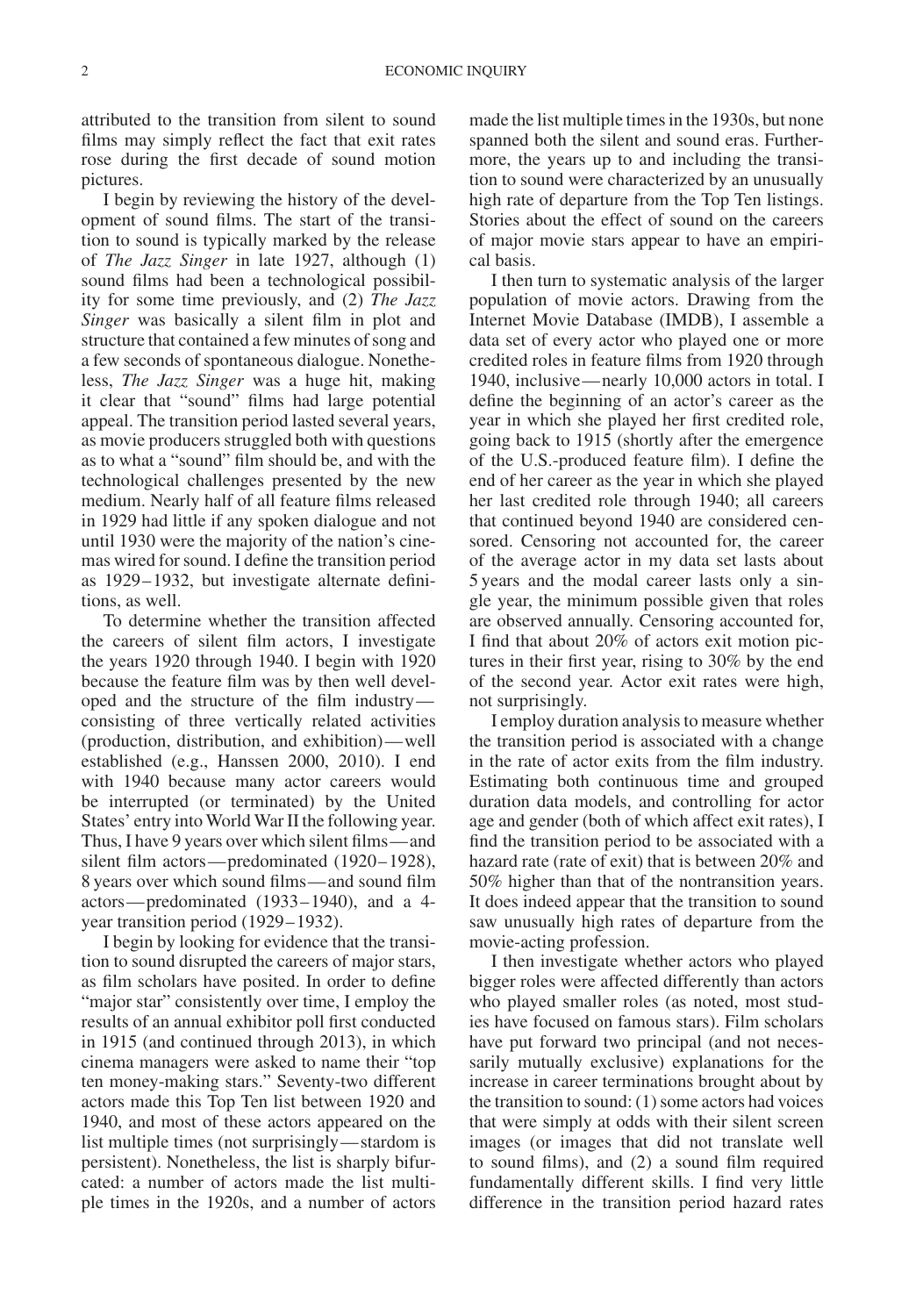between actors who played major roles and actors who played more minor roles, which suggests that explanations turning on an actor's image are unlikely to explain the bulk of the increase in exit rates. It appears that the alternative explanation, that the required skills were different, may hold more generally.

Next, I compare silent-era and sound-era hazard rates. I find that the sound era is associated with substantially higher hazard rates than the silent era. Accordingly, whereas the transition period is associated with a near-doubling of exit rates as compared to the silent era, it is associated with only a 10% higher exit rate as compared to the sound era (at least through 1940). Therefore, some of the exits ascribed to the coming of sound may simply reflect the higher rate of actor "churn" that sound films appear to have brought with them.

Finally, the coming of sound was roughly coterminous with other events that may have influenced actor turnover—most significantly, the start of the Great Depression. Therefore, I construct a placebo test, examining an alternate entertainment business affected similarly by the Great Depression but *not* by film's transition to sound technology: Major League Baseball. If my movie estimates are picking up changes in actor hazard rates caused by talking films, and not by other factors, I should find weaker evidence of a corresponding change in hazard rates among baseball players. Indeed, I find no evidence at all—hazard rates among major leaguers were roughly constant over the period that talking pictures developed and movie actor hazard rates soared.

I finish by reviewing briefly how total actor employment differed between silent and sound eras. Examining the IMDB's genre categorizations, I find evidence that plots became more complex with sound; consistently, the average number of credited actors per film rose. The number of films released also rose, so that the net effect was a substantial sound-era increase in the annual employment of motion picture actors.

The fact that technological innovation may affect employment has long been recognized. The evidence presented here suggests that David Ricardo was correct when he wrote,

*The opinion entertained by the laboring class that the employment of machinery is frequently detrimental to their interests is not founded upon prejudice and error,*

*but is conformable to the correct principles of political economy. (On The Principles of Political Economy and Taxation 1821, chapter 31)*

But the evidence also supports John Stuart Mill's contention, "I do not believe that … improvements in production are often, if ever, injurious, even temporarily, to the labouring classes in the aggregate." (*Principles of Political Economy* 1848, chapter 6). The careers of many silent actors appear to have been ended prematurely by sound, but sound motion pictures boomed subsequently, and the number of Hollywood actors who played credited roles annually in the first decade of the sound era was nearly double that employed in the last decade of the silent era.

#### II. THE COMING OF SOUND

Linking pictures and sound had been possible for some time—Thomas Edison developed versions of both the movie projector and the phonograph in the late 19th century, and experimented with combining the two.<sup>1</sup> By the early 1920s, sound technology had advanced sufficiently to permit systematic synchronization with moving pictures. The lead in the adoption process was taken by Warner Brothers, then a relatively small film studio. Warner Brothers formed a joint venture with Western Electric in April 1926 to promote Western Electric's sound-on-a-disc system (known as Vitaphone). Rival studio Fox contracted for the competing Movietone soundon-film system (sound-on-film would eventually become the industry standard). The other movie companies opted to wait, agreeing in 1927 that none of them would convert to sound until they

1. See, for example, Gomery (1985), Crafton (1997, 9), Eyman (1997, chapter 1). The slow movement to adapt sound to motion pictures (even after it was discovered in 1915 that connecting a power transformer and battery to existing electrical circuitry could increase the volume of recorded sound substantially, an innovation adopted by radio) is consistent with the observation that technology diffusion is usually "a … rather slow process" (Hall and Kahn 2003, 1). The key choice, as Hall and Kahn point out, is generally not between adopting and not adopting, but rather between adopting today and adopting tomorrow. It is noteworthy that the "first mover" was Warner Brothers, a minor studio with much lower levels of capital (physical and reputational) sunk in silent film production and in silent film stars than many of its rivals (and none in cinemas, which would have to be wired for sound). See Rosenberg (1972) for a seminal discussion of the diffusion of innovation.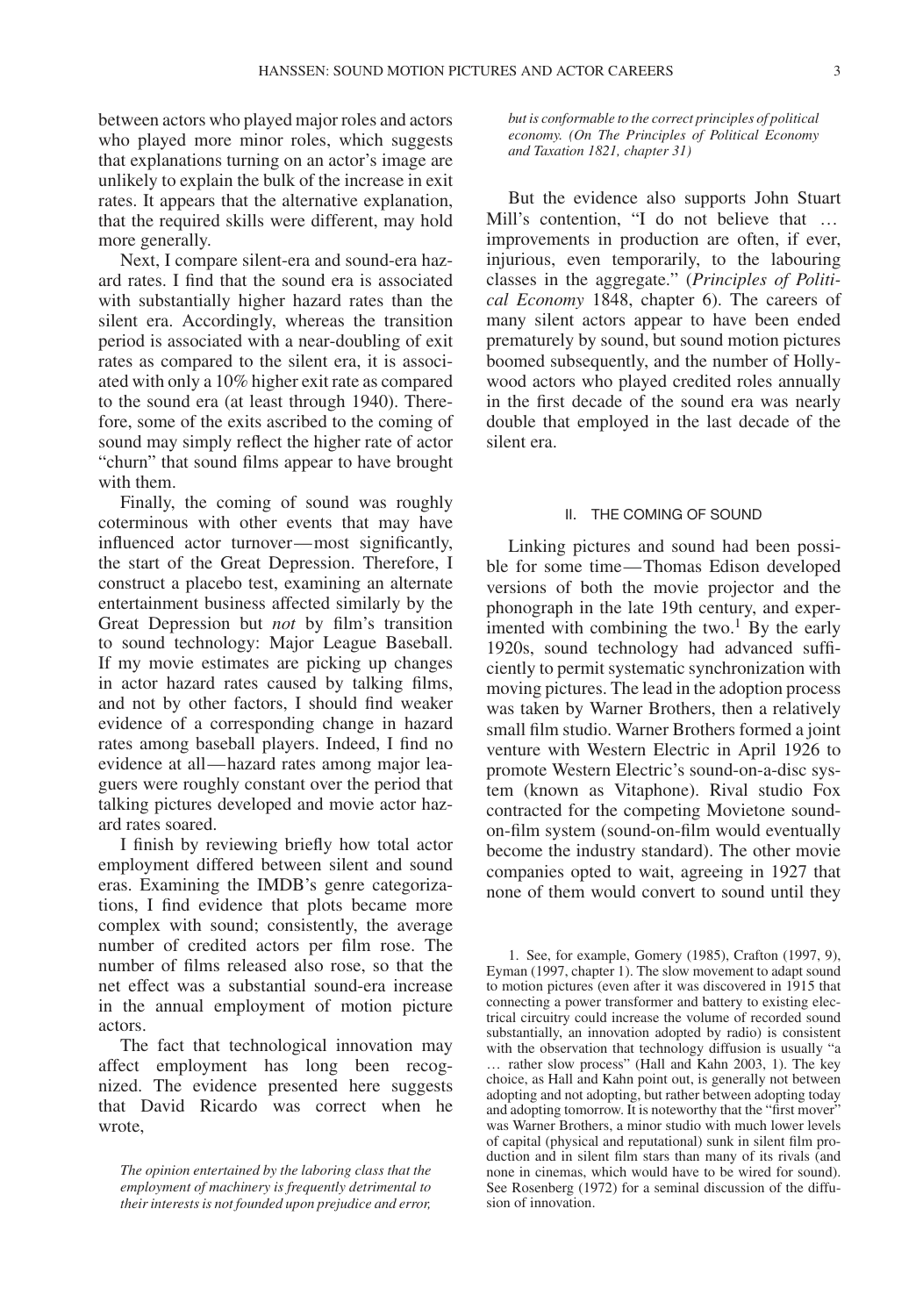all did.<sup>2</sup> By moving first, Warner Brothers leaped to the top rank of movie studios. $3$ 

The first public showing of a sound feature film occurred in 1926, when Warner Brothers "retro-fitted" their silent version of *Don Juan* with synchronized music and sound effects. The company then released several talking shorts over the following months, while rival studio Fox produced a talking newsreel. But the dawn of the sound era is generally considered to coincide with Warner Brothers' release of *The Jazz Singer* in late 1927. *The Jazz Singer* actually contains only three short sound sequences, each a song by its star, Al Jolson, accompanied by a bit of dialogue (291 words in all). Like *Don Juan*, it had been conceived as a silent film; a sound track was added later in the production process. *The Jazz Singer* was extremely popular, earning \$2 million through 1931 (Crafton 1997, 111). The appeal of sound movies was clear.

# *A. "Kaput!"*<sup>4</sup>

Film scholars have long maintained that the coming of sound films altered fundamentally the roster of major stars.<sup>5</sup> Exactly why has been the subject of debate. Initially, the general feeling was that certain actors simply had weak voices. For example, the 1929 edition of *The Motion Picture Almanac* (published at the end of 1928) ran an article titled, "Have You a 'Screen' Voice," complete with a sample "experimental diagnosis sheet" and several speech worksheets. John

2. The "Big Five Agreement" was signed in February 1927 by five of the most important film companies: Loew's (MGM), Universal, First National (later purchased by Warner Brothers), Paramount, and Producers Distributing Corporation. The firms agreed that for 1 year none would adopt any sound technology unless (1) a standard had been identified as best for the industry, (2) that technology was made available to all producers on equal terms, and  $(\overline{3})$  it was to be adopted by all simultaneously. See for example, Gomery (1985) and Walker (1979) for more detail.

3. See Sedgwick and Pokornoy (1998) for an analysis of Warner Brothers' financial strategies from the early 1920s through 1940.

4. The subtitle is taken from Griffith and Mayer's (1957, 247–51) section on how sound affected the careers of silent stars.

5. John Gilbert was probably the biggest male star of the late-silent era; he made the last of a series of mostly unsuccessful sound films in 1934, and then proceeded to drink himself to death at the age of 38. Vilma Banky, Clara Bow, Colleen Moore, Marion Davies, Mary Pickford, Constance and Norma Talmadge, Dolores Costello, and William Haines were major stars who never made it big in sound (although some, like Mary Pickford, were approaching middle age). Karl Dane's story was particularly sad; he went from MGM's A-list in the late 1920s to peddling hotdogs outside the MGM gates in 1933, and shot himself in 1934 (Eyman 1997, 314).

Gilbert, MGM's most popular silent actor and the most famous purported victim of sound, was said to suffer from a malady known as "white voice" (e.g., Griffith and Mayer 1957, 248). Some of the other purported victims, such as Vilma Banky and Karl Dane, had strong foreign accents (Hungarian and Swedish, respectively). Hollywood producers rushed to sign Broadway actors, under the assumption that they, at least, knew how to talk. Yet stage and screen proved to be sufficiently different that many of the stage performers had only brief Hollywood careers.

Today, the "weak voice" explanation is largely discounted, and film scholars propose two (not mutually exclusive) alternatives. The first is that although a voice might be fine per se, it could clash with the image the actor had developed in silent films. For example, Basinger (1999, 396–97) writes of John Gilbert,

*It was sound that killed Gilbert. Not because he had a bad voice or a high voice and not because his sound roles were silly, since some of them* … *are quite entertaining and modern. It was sound that killed him because sound diminished John Gilbert* … *His true forte was as the fulsome romantic idol. Sound added nothing to his ability to convey a man in love, to present a sensuous, impassioned romantic. On the contrary, sound subtracted heavily from it*.

In the same vein, whereas Greta Garbo's husky Swedish accent nicely fit her "woman of mystery" aura, Vilma Banky's heavy Hungarian accent undercut her delicate appearance, and thus her appeal. Similarly, Dolores Costello (another of sound's casualties) had a much remarked-upon "Madonna-like beauty" (Griffith and Mayer 1957, 224) that was strongly at odds with her flat speaking voice and pedestrian Midwestern accent.<sup>6</sup>

The second possible explanation is that the nature of the required skills changed (e.g., Walker 1979). It is important to recognize that silent and sound films are fundamentally different—a sound film (of the type we see today or even saw in the early 1930s) is not simply a silent film plus talking and music. Silent plots were by necessity simpler than sound plots; the lack

6. Costello is "famous" for voicing the phrase "Merthy, merthy, have you no thister of your own" in the 1928 film *Tenderloin*, although there is some debate as to whether her lisp or the poor quality of sound recording (and broadcasting) technology is primarily to blame. That said, I watched her in the part-talking 1928 film *Noah's Ark* and can attest that any magic created by her ethereal appearance quickly dissipated when she spoke.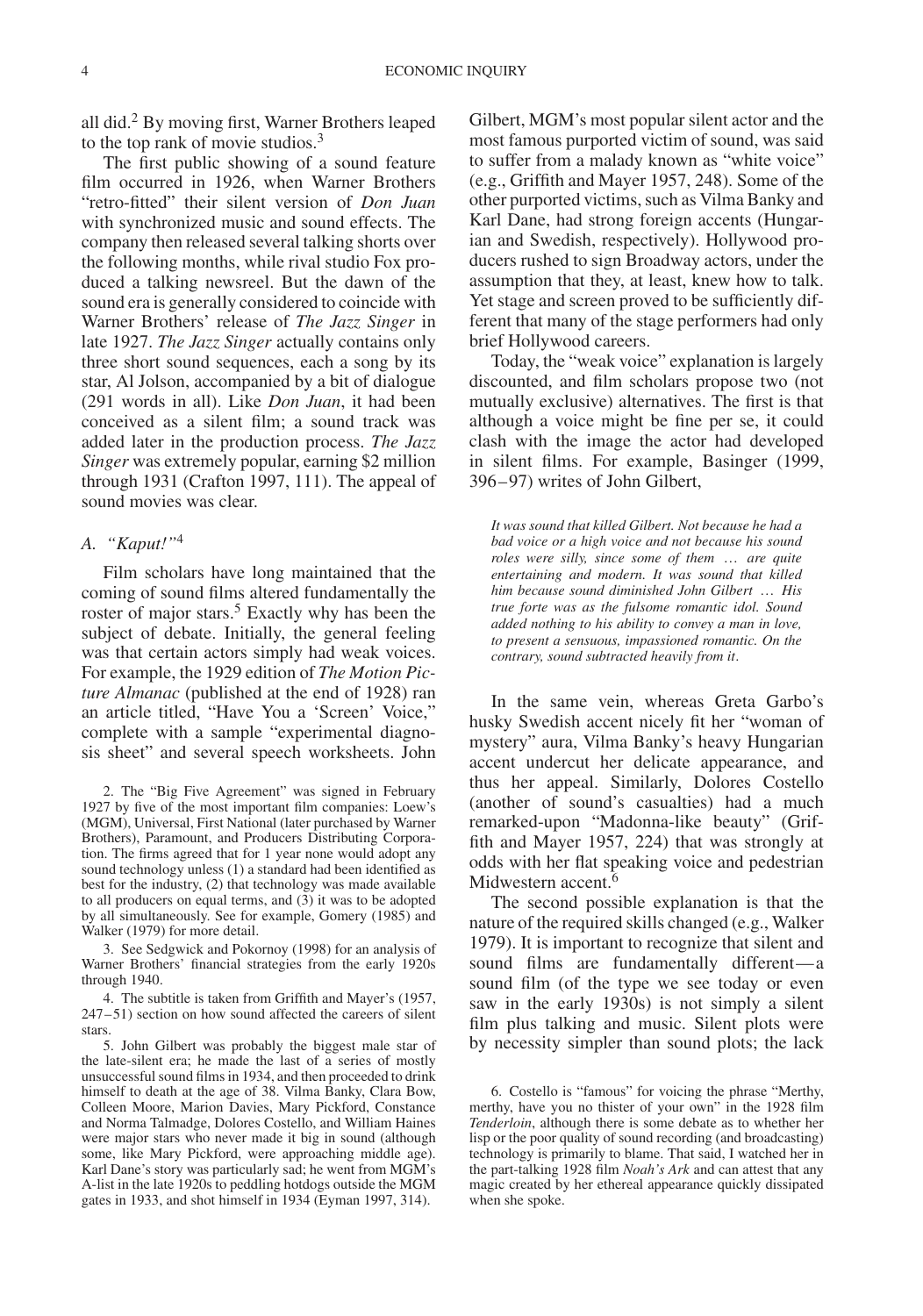of dialogue meant that complicated ideas and story twists could not be communicated eas $ily.<sup>7</sup>$  The cinematography was also somewhat different—wide-lens views of the scene and the action alternated with tight close-ups on the faces of the actors. Silence created a distance between actor and audience that encouraged exaggeration. The gestures and facial expressions that actors used were highly stylized—broad, sweeping movements and widening or narrowing of the eyes would indicate anger, anguish, happiness, and so forth in ways that were recognized by contemporary audiences, but are far removed from how people actually react (which is approximately what sound films show). Indeed, silent film acting bore some resemblance to mime (although the greatest silent actors were also able to communicate warmth and humanity). By contrast, sound films put a premium on *underacting*—the apparent "realism" of what one views on the screen magnifies the importance of every gesture or facial tic.<sup>8</sup> Eyman (1990, 226) describes the difference as follows:

*Talkies were less romantic than silents, more real; less utopian, more democratic; less behavioral, more psychological. Because silent films were such an anomalous hybrid, and closer to ballet than to anything else in the arts, actors who had an aptitude for them often seemed comparatively ordinary, if not inadequate, in the more plebian talkies*.

Talkies also differed in more mundane ways; directors could no longer shout instructions during filming (as was the norm during the silent era), and actors could no longer improvise dialogue; they had to memorize lines. I will use my findings to distinguish—not definitively, but to the degree possible – between these two explanations.

7. Cinema-going was different during the silent era—patrons could show up in the middle of the film and simply stay through the subsequent showing until they were back to the point where they had arrived. Walker (1979, 97) writes, "Silent movies had enabled the casual customer to drop in, and within a minute or two be locked into the story and characters. Mime-acting made the characters' predicaments easily intelligible; sub-titles gave people emotional cues to follow rather than narrative points to recall. But dialogue altered this: it demanded attention." Sound films initially disconcerted audiences and theater management by requiring that all viewers arrive before the film began.

8. Basinger (1999, 393) writes, "The successful delivery of sound dialogue needs a certain nonchalance, an ease with words. Since the medium takes the viewers in close to the actor, there is no need for declaiming or hitting a point so the back row will not miss it. The medium calls for naturalism, behavior that people in the audience somehow take for the essence of the actor.'

# *B. Defining the Transition Period*

*The trouble with the whole industry is that it talked before it thought* (Joseph M. Schenk).<sup>9</sup>

In order to determine whether actor careers were affected by the coming of sound, I must define a transition period, to contrast with welldefined "silent" and "sound" periods. I will therefore briefly trace the development of the sound film and the dissemination of sound technology. It should be emphasized that the appeal of sound caught the industry by surprise, and a period of debate and experimentation followed, as acting (and writing, directing, filming, etc.) styles adjusted and technology (microphones, cameras, etc.) advanced.<sup>10</sup> It was also necessary to wire thousands of cinemas for sound, an expensive proposition.<sup>11</sup>

Despite the success of *The Jazz Singer* in late 1927, many industry pundits initially regarded sound as a fad, and even supporters expected talking and silent films to coexist indefinitely. The author of a Harvard case study of a cinema considering the conversion to sound in 1928 wrote, "It was difficult to judge the permanence of the appeal of sound pictures. Theatrical managers were convinced that the appeal at first was largely one of curiosity" (Clayton Theater 1930, 491). Jack Warner, the champion of the talking picture, said as late as 1928 that he expected most future films to be part sound and part silent (Crafton 1997, 174). Adolph Zukor, President of Paramount Pictures, was quoted in late 1928 as saying,

*By no means is the silent picture gone or even diminished in importance.* … *there always have been subjects which could not be augmented in value or strength by the addition of sound and dialogue*. (*The Film Daily 1929 Yearbook*, 513)<sup>12</sup>

What followed was a period of debate and experimentation, aimed (however chaotically) at

#### 9. Quoted in Walker (1979, title page).

10. The development and implementation process, requiring much tinkering and adjustment (e.g., Meisenzahl and Mokyr 2011), threw the industry into turmoil, with longterm effects on both competitive structure and organizational form. For more detail, see Hanssen (2002) and the citations therein. Bakker (2001) presents evidence that the transition to sound shortened director survival rates.

11. According to a 1928 article in *Variety* (June 6, 1928, p. 5) wiring for sound cost between \$5,000 and \$14,000 per cinema (approximately \$75–200,000 in current dollars), depending upon cinema size and configuration.

12. *Scientific American* summed up the "scientific consensus": "[The silent film] has a wonderful appeal to its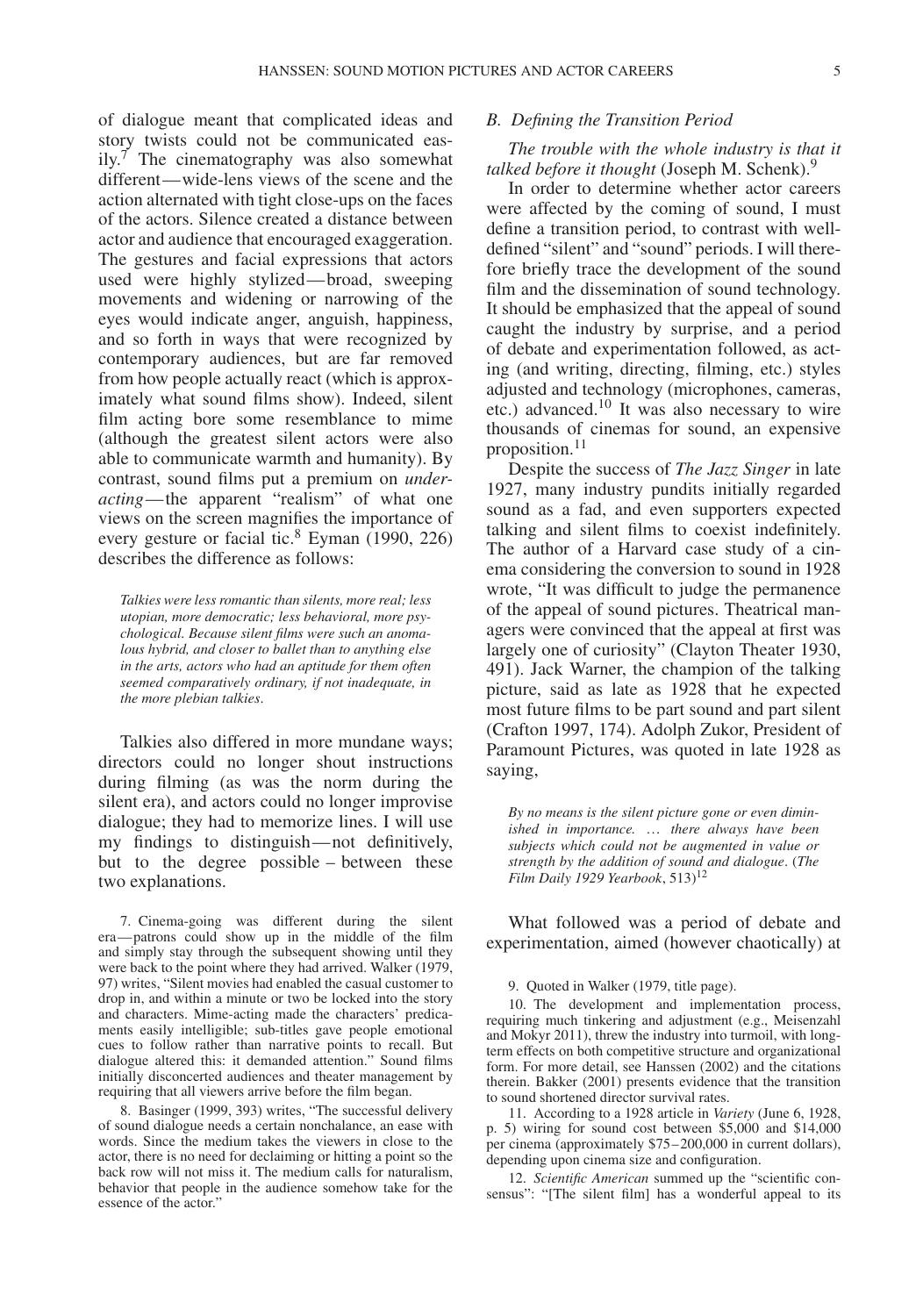determining what a sound film should be. Should it have talking scenes, and if so, how many? Should comedies remain nontalking (perhaps with a synchronized sound track) while dramas included speech? Initially, a number of producers responded by simply adding music and sound effects to what were essentially silent films, maybe including a few short scenes with spoken dialogue (which served more than anything to reveal how different silent and sound films really were). This led to confusion among fans and much unhappiness with the resulting product. $13$ 

The IMDB lists the "sound mix" used by film, which allows me to divide feature films into three categories: (1) silent, (2) sound sequences (synchronized music and sound effects; perhaps some spoken dialogue), and  $(3)$  fully talking.<sup>14</sup> The chart at the top of Figure 1 plots the proportion of films of each category released by year, from 1926 (when the first "sound" feature film was released) through 1932 (when essentially all feature films were fully talking). As noted, *Don Juan* appeared in 1926 and *The Jazz Singer* late in 1927, but the first fully talking films were released in 1928, and accounted for only 2% of all feature films released that year, while another 20% had sound sequences.<sup>15</sup> By 1929, more than half of all releases were fully talking, and less than 20% were completely silent. By 1930, nearly all feature films were fully talking.

Of course, to show talking films, one needed cinemas wired for sound. Warner Brothers initially promoted the establishment of Vitaphone

14. For a more detailed description of the IMDB data, see Section IV.

15. Warner Brothers again took the lead, releasing the 50% talking feature *The Lion and the Mouse* in May of 1928 (*The Jazz Singer* had been less than 10% talking), and the first fully talking picture, *The Lights of New York* (based on a Broadway play), the following July. See, for example, Crafton (1997).

sound systems in large cinemas in major urban areas. According to the *1929 Film Daily Yearbook*, by April 1928, the Vitaphone system was in use in 250 cinemas, and Western Electric, Warner Brothers' partner in sound, set the goal of 1,000 wired houses by the end of 1928.<sup>16</sup> However, more than 20,000 cinemas were then in operation, so this still represented a small minority (albeit with a focus on larger cinemas) and into 1930 at least, film producers tended to release both talking and silent versions of their feature films, the latter to be shown in unwired houses. $17$ 

To trace the wiring of cinemas for sound, I present data drawn from the *Film Daily Yearbook* (1929–1933 editions) and the *Motion Picture Almanac* (1929 edition) in the chart shown at the bottom of Figure 1. The pattern is roughly the same as that shown for the sound mix of films, directly above (not surprisingly). By the end of 1928, only 6% of the approximately 21,000 cinemas then in operation could show sound films. That had risen to more than 40% by the end of 1929, as the total number of wired cinemas hit 9,000, and to 60% (13,000 cinemas) by the end of 1930. However, the Great Depression was by then striking the film industry (which had enjoyed an initial respite), and over the next 2 years, nearly half of all cinemas closed. As one would expect, the majority of the closures were among cinemas that had never been wired for sound. By 1931, only about 10% of unwired houses remained in operation, and nearly all of them would close or convert by the end of 1932.

Even after cinemas had been wired and talking films were the norm, experimentation continued, as the technology improved and acting, presentation, and storylines were refined. Directional microphones, three-way speaker systems, and techniques for "looping" (the rerecording of vocals postproduction) were all developed in the 1930s (e.g., Crafton 1997, chapters 13 and 14).<sup>18</sup> To allow sufficient time for silent actors to exhibit the requisite ability (or not), I will define the

16. Flush with cash from the unexpected success of *The Jazz Signer*, Warner Brothers began to acquire cinemas in 1928 (e.g., Sedgwick and Pokornoy 1998, 198–99). All the biggest studios were then vertically integrated; see, for example, Hanssen (2010).

17. Among the "Twenty Compelling Film Facts" listed in the *1930 Film Daily Yearbook* (page G) is that "Nearly 350 silent versions of dialogue [talking] pictures are on '29–30 [film] lists."

18. For example, Crafton notes that the soundtrack of the 1930 Josef von Sternberg classic *Morocco*, starring Gary Cooper and Marlene Dietrich, was "rather noisy. The splices are clearly audible because they were not altogether successfully blooped" (360). With regard to *The Big Trail*, a 1930

audience—an appeal entirely distinct from that of the spoken play. It is in no wise an imitation of the spoken play; it is a thing by itself. Why, therefore, replace it with a more or less realistic imitation? Our belief is that the talking picture has great possibilities in many directions, but as a factor in the motion picture field it must not be taken seriously." Quoted in Eyman (1997, 53).

<sup>13.</sup> For fans, determining whether a film had spoken dialogue (as most desired) or merely synchronized music and sound effects became a source of tension. As the editor of the *1929 Film Daily Yearbook* (page 501) wrote, "Overzealousness of exhibitors in efforts to cash in on the [sound] craze was developing a danger for sound films in the form of misleading advertising. The "See and Hear" keynote lines were being used for synchronized as well as dialogue films. The difficulty of ascertaining the difference led to a reaction, which soon made itself felt at the box office. Since, the exhibitors have been wary of misleading copy."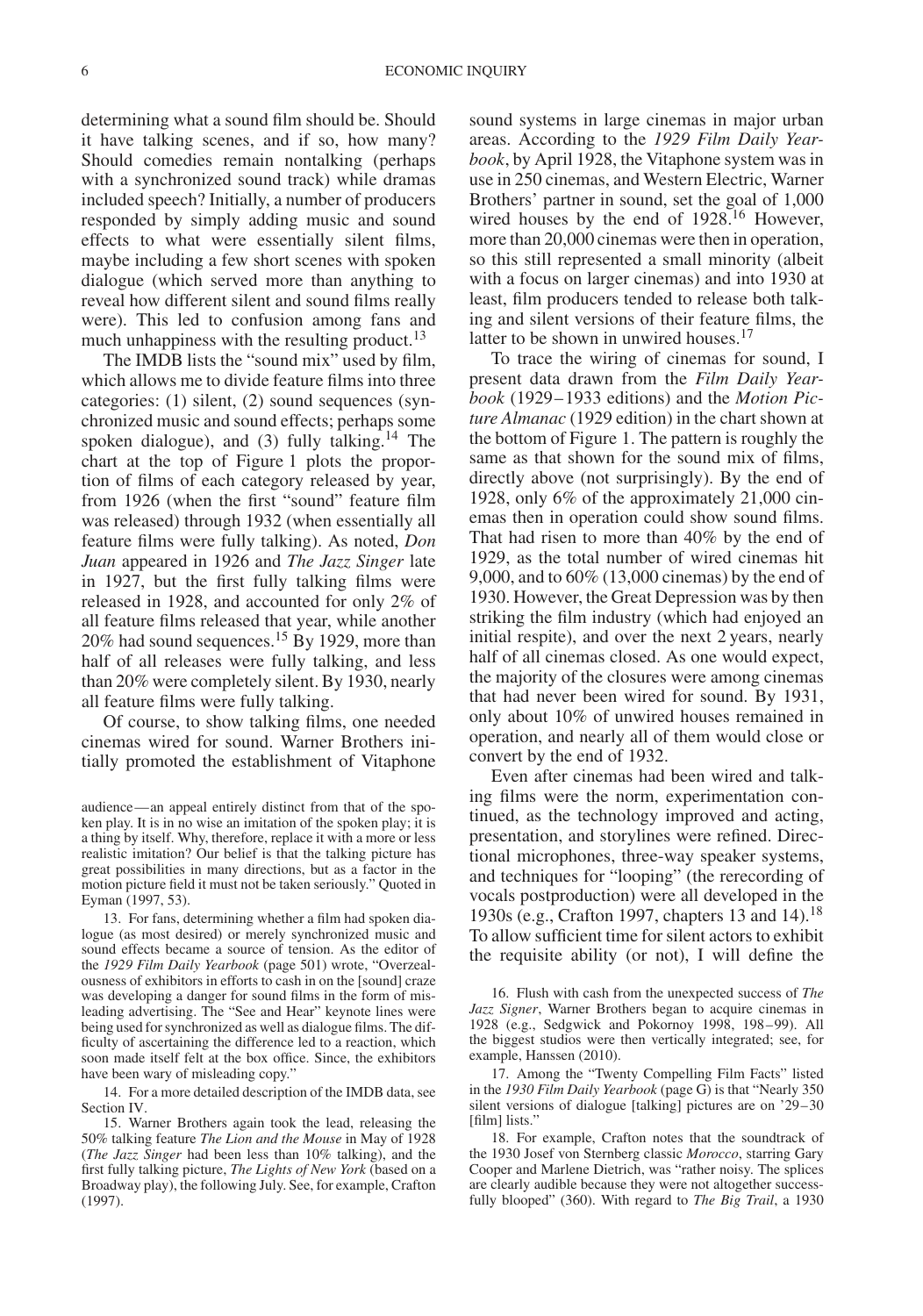

**FIGURE 1** Proportion of Silent Versus Sound Feature Films (1926–1932)

*Source:* Top: IMDB. Bottom: *1929 Film Daily Yearbook*, p. 577; *1929 Motion Picture Almanac*, p. 111; *1930 Film Daily Yearbook*, p. 3; pp. 706–; *1931 Film Daily Yearbook*, p. 706; *1932 Film Daily Yearbook*, p. 706; *1933 Film Daily Yearbook*, p. 706.

"transition period" as beginning in 1929 and ending in 1932. As a robustness test, I will also estimate the results for several alternative periods: 1928–1931, 1929–1931, and 1930–1932.

# III. MAJOR MOVIE STARS AND THE COMING OF **SOUND**

Because film scholars have long proposed that sound shortened the careers of a number of famous silent-era actors, I begin my analysis with major movie stars.<sup>19</sup> Of course, that requires me to define "major movie star" in a manner that is consistent over time. I will make use of a unique measure: results from an annual poll of movie exhibitors, who were asked to list their ten

19. During both the silent era of the 1920s and the sound era of the 1930s, most actors worked on a per day, week, or film basis. Major movie stars, however, generally worked under long-term contracts (see, e.g., Hanssen and Raskovich 2019). These long-term contracts typically contained a semiannual renewal option, allowing studios to rid themselves easily of actors whose popularity dipped (e.g., because of the coming of sound). Where an actor's contact did not contain a renewal option (usually because the actor was so big a star the studio was willing to forgo it), the contract had to be bought-out instead. Silent star John Gilbert was one of the few "casualties of sound" to refuse a buy-out; MGM had to keep churning out his pictures (films that that fans refused to see) until not even Gilbert could take any more (see, e.g., Basinger 1999).

Western directed by Raoul Walsh and starring a young John Wayne, "[s]ometimes the balance between the planes of sound effects is not good. On the steamboat landing, for instance, the actors can scarcely be heard through the layers of din. … [and] occasionally the voices did not come from the mouths of the players" (364–65). A pre-Sherlock Holmes Basil Rathbone successfully plays a detective in a 1930 film despite the fact that "microphone placement problems sometimes make his speech fade in and out" (365). And so forth.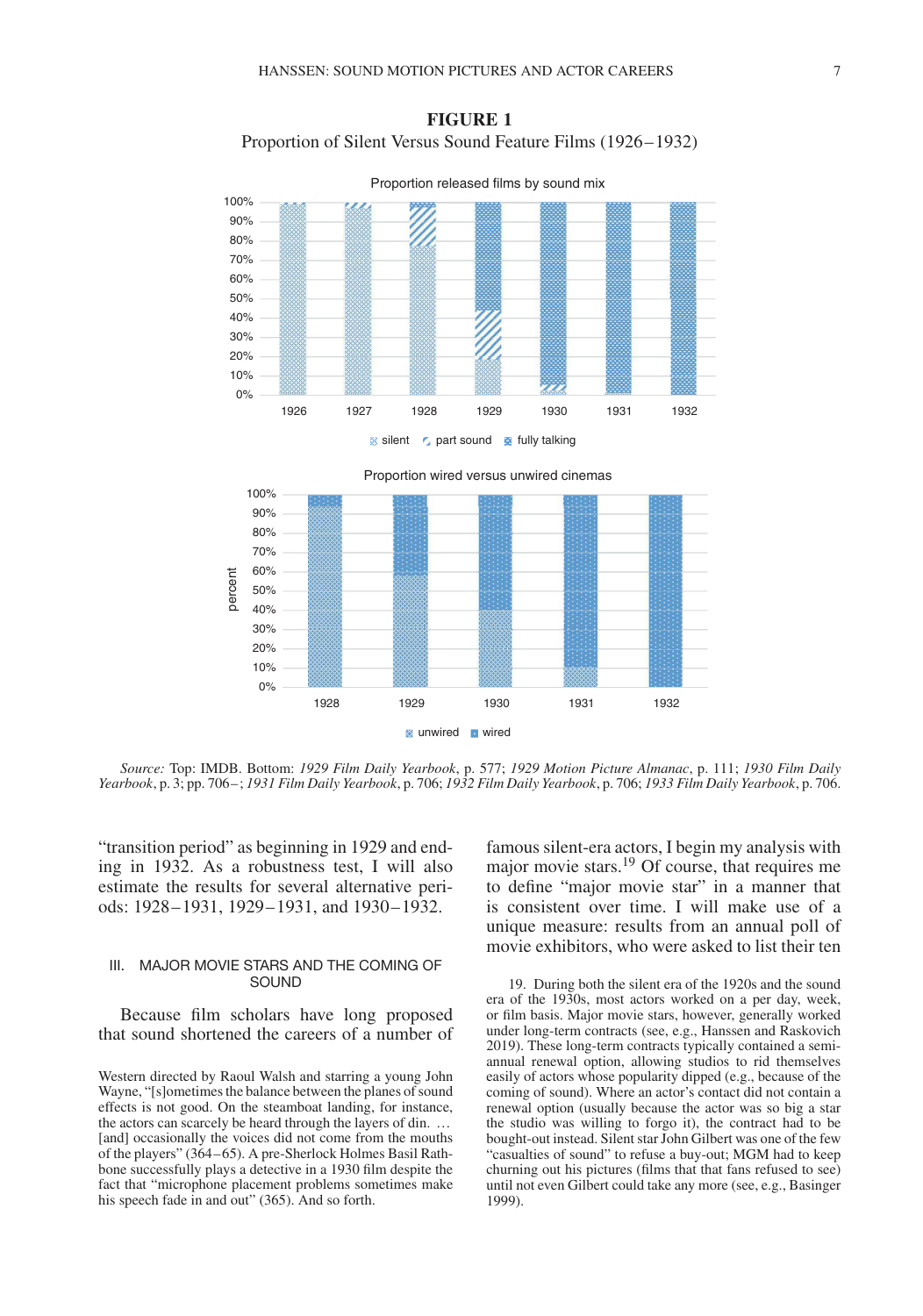| ٠<br>u. |  |
|---------|--|
|         |  |

| <b>Name</b>                | # Appear. | <b>First Year</b> | <b>Last Year</b> | <b>Name</b>          | # Appear. | <b>First Year</b> | <b>Last Year</b> |
|----------------------------|-----------|-------------------|------------------|----------------------|-----------|-------------------|------------------|
| Douglas Fairbanks          | 7         | 1920              | 1926             | Janet Gaynor         | 5         | 1930              | 1934             |
| Mary Pickford              |           | 1920              | 1926             | Joan Crawford        |           | 1930              | 1936             |
| Norma Talmadge             | 6         | 1920              | 1926             | Marie Dressler       | 4         | 1931              | 1934             |
| <b>Marion Davies</b>       | 4         | 1921              | 1925             | Norma Shearer        | 4         | 1931              | 1934             |
| Gloria Swanson             | 4         | 1921              | 1925             | <b>Wallace Beery</b> | 8         | 1931              | 1940             |
| Rudolph Valentino          | 4         | 1922              | 1925             | Will Rogers          | 4         | 1932              | 1935             |
| Thomas Meighan             | 5         | 1922              | 1926             | Joe E. Brown         | 3         | 1932              | 1936             |
| Harold Lloyd               |           | 1922              | 1928             | Clark Gable          | 9         | 1932              | 1940             |
| Lon Chaney                 | 6         | 1922              | 1929             | Shirley Temple       | 6         | 1934              | 1939             |
| Colleen Moore              | 8         | 1923              | 1931             | <b>Bing Crosby</b>   | 3         | 1934              | 1940             |
| Fred Thomson               | 3         | 1925              | 1927             | <b>Fred Astaire</b>  | 3         | 1935              | 1937             |
| <b>Hoot Gibson</b>         | 3         | 1926              | 1929             | <b>Ginger Rogers</b> | 3         | 1935              | 1937             |
| Clara Bow                  | 5         | 1927              | 1931             | James Cagney         | 3         | 1935              | 1940             |
| <b>Richard Barthelmess</b> | 3         | 1928              | 1930             | Robert Taylor        | 3         | 1936              | 1938             |
| William Haines             | 3         | 1928              | 1930             | Sonja Henie          | 3         | 1937              | 1939             |
|                            |           |                   |                  | Mickey Rooney        | 3         | 1938              | 1940             |
|                            |           |                   |                  | <b>Tyrone Power</b>  | 3         | 1938              | 1940             |
|                            |           |                   |                  | <b>Spencer Tracy</b> | 3         | 1938              | 1940             |

**TABLE 1** Actors with at Least Three Appearances in "Moneymaking Top Ten" From 1920 Through 1940

*Source: Motion Picture Daily* annual poll of exhibitors. Does not include pre-1920 or post-1940 appearances.

top "money making stars." From 1915 through 2013, the *Motion Picture Herald*, a trade weekly, and its successor the *International Motion Picture Almanac*, surveyed thousands of exhibitors annually.<sup>20</sup> A version of the following request was made: "Please list the ten players whose pictures drew the greatest number of patrons to your theater over the last twelve months" (*Motion Picture Herald*, December 28, 1935, 13). Votes were tallied and actors ranked according to number of votes received (order of ranking by individual exhibitors was disregarded). If one is willing to assume that exhibitor respondents answered honestly (and they had no reason not to), one can expect the actors most popular with audiences to have received the most votes.<sup>21</sup>

I will begin my analysis in 1920, by which time the feature film and the structure of production-distribution-exhibition that would characterize the industry for the rest of the silent era were well established. I will end in 1940, just before the United States entered World

War II, bringing the careers of many actors to a precipitous (and sometimes permanent) halt. Seventy-two different actors made the Top Ten between 1920 and 1940 inclusive (excluding 1930s ninth most popular actor, the canine star Rin Tin Tin). Table 1 lists the years of appearance between 1920 and 1940 for the 33 actors who were voted to the Top Ten at least three times over that period. To the left I put all actors who made their debuts on the list in the 1920s, and to the right all actors who debuted on the list in the 1930s, by initial year of appearance. It is notable that each actor made the list as either a silent star or a talking star—none span the two eras. This is not to say that all the careers played out entirely within one or the other era; for example, Greta Garbo and Joan Crawford were popular actors in silent films before becoming Top Ten stars in sound films, and a number of the silent Top Ten stars acted in sound films, but not to the same level of acclaim.<sup>22</sup> Figure 2 plots the number of each year's Top Ten stars who were still on the list 5 years later. The years surrounding the

<sup>20.</sup> The weekly publication was known as the *Exhibitor's Herald* from 1915 to 1928. After absorbing a rival publication, *Motion Picture World*, it was renamed the *Exhibitor's Herald World* (1928–1930) and then the *Motion Picture Herald*. The *Motion Picture Herald* was eventually closed, and the poll continued in an annual sister publication, the *International Motion Picture Almanac*.

<sup>21.</sup> Even casual perusal of the Top Ten data indicates that the chosen actors are major stars. For example, the 2011 Top Ten were (in order): Brad Pitt, George Clooney, Johnny Depp, Leonardo DiCaprio, Matt Damon, Sandra Bullock, Bradley Cooper, Robert Downey, Jr., Meryl Streep, and Ben Stiller.

<sup>22.</sup> For example, the three silent era late-comers to the Top Ten list are Clara Bow, whose last film was released in 1933 when she was only 28 years old; William Haines, whose last film was released in 1934 when he was only 34 years old; and Richard Barthelemess, who lasted until the early 1940s and played a number of sound roles, but is best known today for his work in silent films. Silent star Colleen Moore made the list in 1931, but her most recent movie at that point was a non-talking film released in 1929. After an enormously successful silent career, Moore retired in 1934 at the age of 35, having made only four talking films.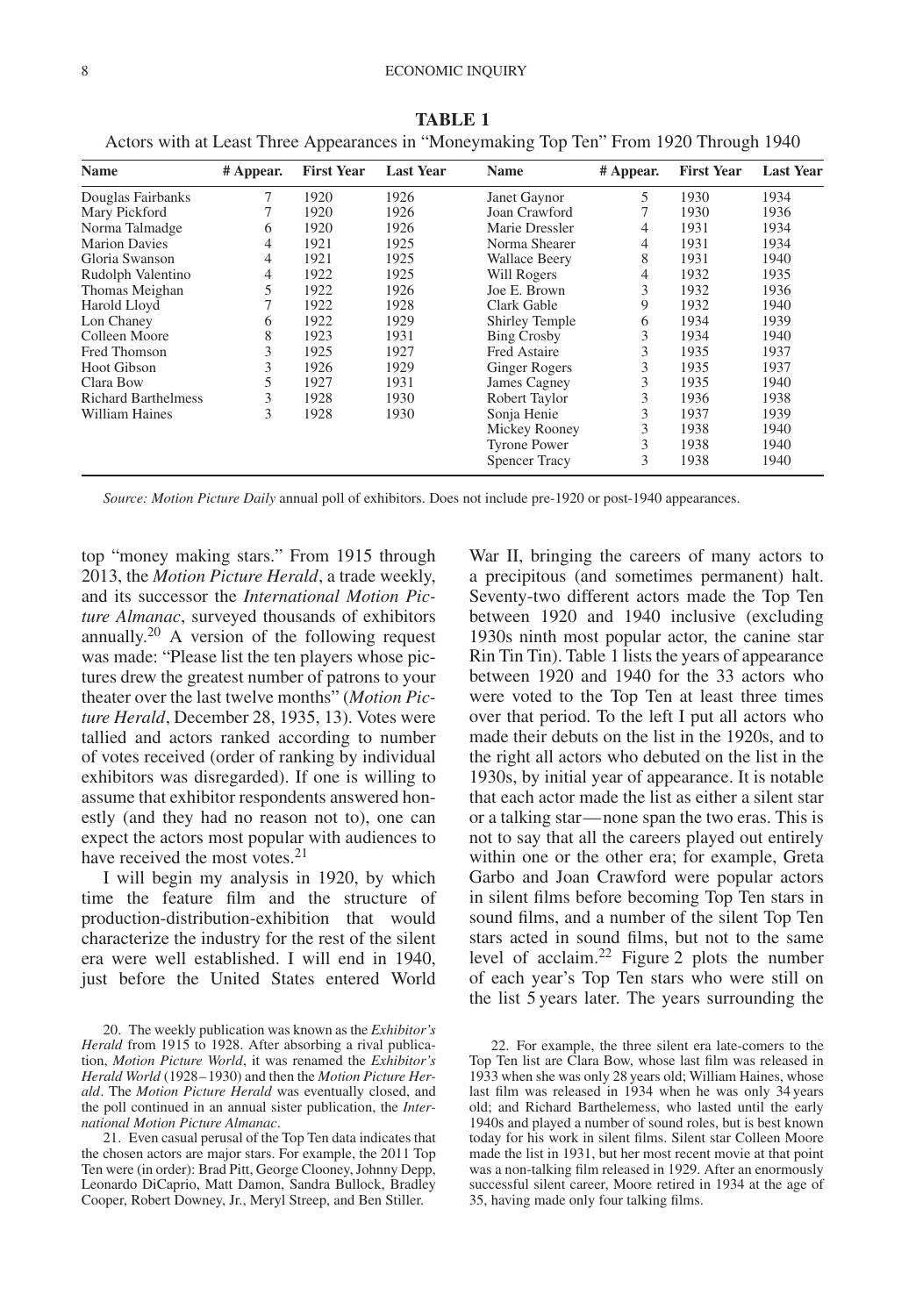**FIGURE 2** Number of Actors on Top Ten List Five Years Later



*Source*: *Motion Picture Daily* annual poll of exhibitors.

transition to sound appear very low relative to the years that preceded and followed them.

Thus, evidence from exhibitor polls suggests that the careers of top stars were indeed disrupted by the coming of sound, as film scholars have proposed. I now turn to a systematic analysis of the larger population of movie actors.

#### IV. ALL CREDITED ACTORS

I develop a data set of all actors who played credited roles in feature films from 1920 through 1940. My source is the IMDB, a website that seeks to provide information on all films ever released and distributed in the United States (it lists films dating back to the 19th century).<sup>23</sup> I exclude documentaries and animated films from my analysis, because neither has actors in the traditional sense. The IMDB also includes data on actor age and gender. Because it is important to control for age when estimating an actor's "mortality," and the effect of age may differ by gender (see Fleck and Hanssen 2016), I will exclude actors with no birth year listed. $24$ 

My data set, thus defined, consists of 8,930 actors, each of whom played at least one credited role in a feature film between 1920 and 1940, inclusive.<sup>25</sup> I set up the data as an unbalanced panel. An actor enters the panel the first year in which he or she plays a credited role and leaves it the last year he or she plays a credited role. I will consider an actor's career to be ongoing in year *t* if he or she played any credited roles in any subsequent year  $t + k$ , where  $k \ge 1$ . I will consider an actor's career to terminate in year *t* if the actor played no credited roles in any subsequent year.

<sup>23.</sup> According to its own statistics (http://www.imdb .com/stats), the IMDB has compiled information on several million actors who acted in nearly half-a-million feature films, millions of TV episodes, and hundreds of thousands of film shorts. (It is updated continually.) To test the accuracy of IMDB data, I compared them to film listings from the American Film Institute (AFI) (https://catalog.afi.com/ Catalog/Showcase) for selected years (the process is time consuming). I found a match rate of about 95%, with most differences accounted for by the fact that my dataset includes serials (which the AFI does not) and excludes documentary, animated films, and shorts (which the AFI includes occasionally). In addition, my data are restricted to U.S.-produced films and coproductions, while some of the films listed by the AFI are foreign productions.

<sup>24.</sup> Fleck and Hanssen (2016) find that female actors play lead roles at younger ages, exit motion pictures at younger ages, and have shorter careers on average than male actors. Actors for whom no birthdate is listed are likely to be less well-known and thus may have more poorly documented careers. Actors without birthdates account for about 10% of total credited roles listed by the IMDB for the 1920–1940 period (but only 3% of lead roles).

<sup>25.</sup> I define a "feature films as a film of 50 minutes or longer." Film "shorts," mostly musical or comedy, were a regular part of movie viewing through at least the 1930s.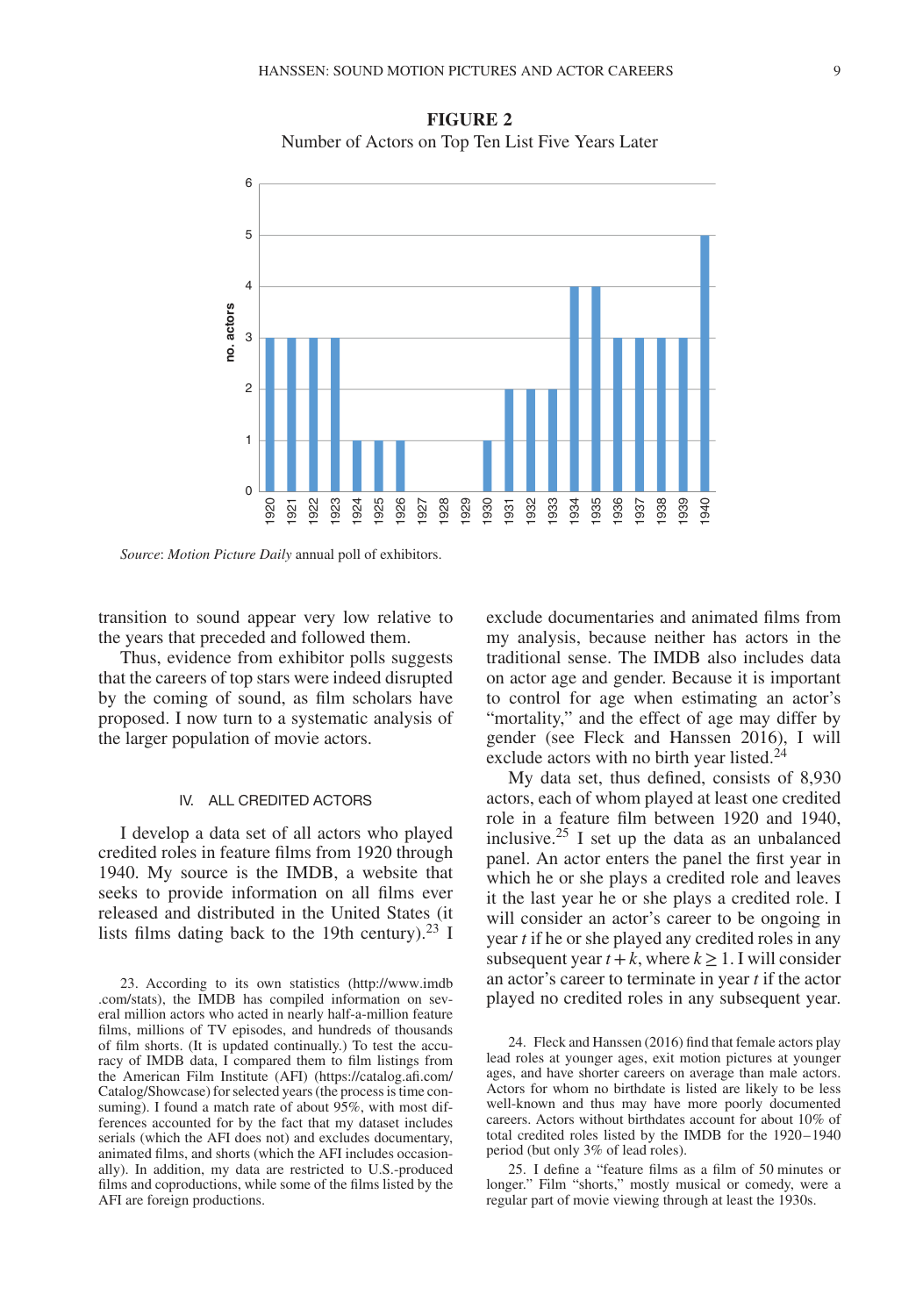| <b>Variable</b> | Mean | <b>Standard</b><br><b>Deviation</b> | Min | Max | # Obs. |  |  |
|-----------------|------|-------------------------------------|-----|-----|--------|--|--|
| Entire sample   |      |                                     |     |     |        |  |  |
| Career years    | 5.91 | 4.83                                | 1   | 26  | 42,447 |  |  |
| Age             | 38.3 | 13.9                                | 0   | 86  | 42,447 |  |  |
| Male            | 0.68 | 0.46                                | 0   | 1   | 42,447 |  |  |
| Ever-lead $= 1$ |      |                                     |     |     |        |  |  |
| Career years    | 7.33 | 5.23                                | 1   | 26  | 19.548 |  |  |
| Age             | 36.2 | 13.2                                | 0   | 85  | 19.548 |  |  |
| Male            | 0.62 | 0.49                                | 0   | 1   | 19.548 |  |  |
| Ever-lead $= 0$ |      |                                     |     |     |        |  |  |
| Career years    | 4.70 | 4.01                                | 1   | 26  | 22.899 |  |  |
| Age             | 40.0 | 14.3                                | 0   | 886 | 22,899 |  |  |
| Male            | 0.74 | 0.44                                | 0   | 1   | 22,899 |  |  |

**TABLE 2** Summary Statistics

*Source*: IMDB. 8,930 actors who played a credited role in at least one feature films between 1920 and 1940, inclusive.

I will consider an actor's career to be censored if he or she played a credited role after 1940, when my sample period ends. I take actor careers back to 1915, 5 years before the start of my sample period, so that (e.g.) an actor who played at least one credited role in a feature film in every year from 1915 through 1919 will enter the data set in his sixth career year. Actors whose careers began before 1915 may be subject to some censoring, but given that relatively few feature films were produced in the United States before 1915, this latter censoring is probably not consequential. $^{26}$ There is thus a possible (censored) maximum of 26 career years per actor in my data set.

The top of Table 2 provides summary statistics. The average career lasts slightly more than 5 years and the average actor is 38 years old.<sup>27</sup> Roughly two-thirds of the observations are accounted for by males. Figure 3 presents a histogram of the length of actor careers. More than half the actors in the data set have careers of 2 years or less in length, not adjusting for censoring. Consistent with the stereotype, for most actors, time in the spotlight is brief.

# *A. The Effect of the Transition to Sound on Actor Careers*

26. The first feature films released in the United States were imported from Europe circa 1911/1912. The revolutionary (and controversial even then) *The Birth of a Nation* opened in New York in March 1915, ran for 802 straight performance, broke box office records wherever it was shown, and demonstrated that the potential audience for feature films was huge. See, for example, Balio (1985, 111–13)

27. The "0s" in the age data do not reflect missing observations, but rather the fact that babies were sometimes cast in films.

How were actors affected by the transition to sound? In Figure 4, I plot the percentage of actors in year *t* who also played a role in any year *>t*, through 1940. Consistent with the short career lengths shown in Figure 3, anywhere from 15% to 20% of actors who played a credited role in a given year disappeared from the data set subsequently. As compared to the silent years, the transition years of the late 1920s/early 1930s show a fall in the proportion of actors who played credited roles in subsequent years, a hint that the transition years may have increased actor mortality. But note that the increase appears to extend beyond the transition period—whereas all but one of the pre-1927 years show repeat rates of 85% or more, only one of the post-1927 years does so.

The right-censoring present in the raw careerlength data will lead to an underestimation of the duration of actor careers if not taken into account—some "employment spells" were ongoing when the sample period ends in 1940. Career length is censored for approximately one-third of the actors in the data set—and censoring affects more sound-era than silent-era actors, for the simple reason the former enter the data set later than the latter. I will therefore turn to duration analysis.

I begin by plotting Kaplan–Meier empirical survival curves—the Kaplan and Meier (1958) estimator takes censoring into account. The top of Figure 5 plots a survival curve for the entire 1920–1940 time-period, while Table 3 presents the underlying data.<sup>28</sup> Survival rates are lowest at the beginning of an actor's career—nearly 20% of actors cast in credited roles did not make it beyond their first year, and nearly 30% did not make it beyond their second. After 3 years of experience, the rate of survival increases, and then remains relatively constant, with about 10% of actors exiting with every additional career-year that passes. The median career lasts about 5 years.

The bottom of Figure 5 plots Kaplan–Meier survival curves separately for the transition and nontransition years. The dashed transition period survival curve is everywhere below the solid nontransition-period survival curve— for all levels of experience, exit rates were higher during

<sup>28.</sup> The Kaplan–Meier empirical survival function is  $S(ti) = \prod_{j \le t} (1 - \frac{di}{ni})$ , where *t* signifies the time period; *n<sub>i</sub>* is the number of subjects at risk at the beginning of time period  $t_i$ ; and  $d_i$  is the number of subjects who exit during time period  $t_i$ . Censored observations are excluded, so that  $c_i = n_{i-1} - d_{i-1} - n_i$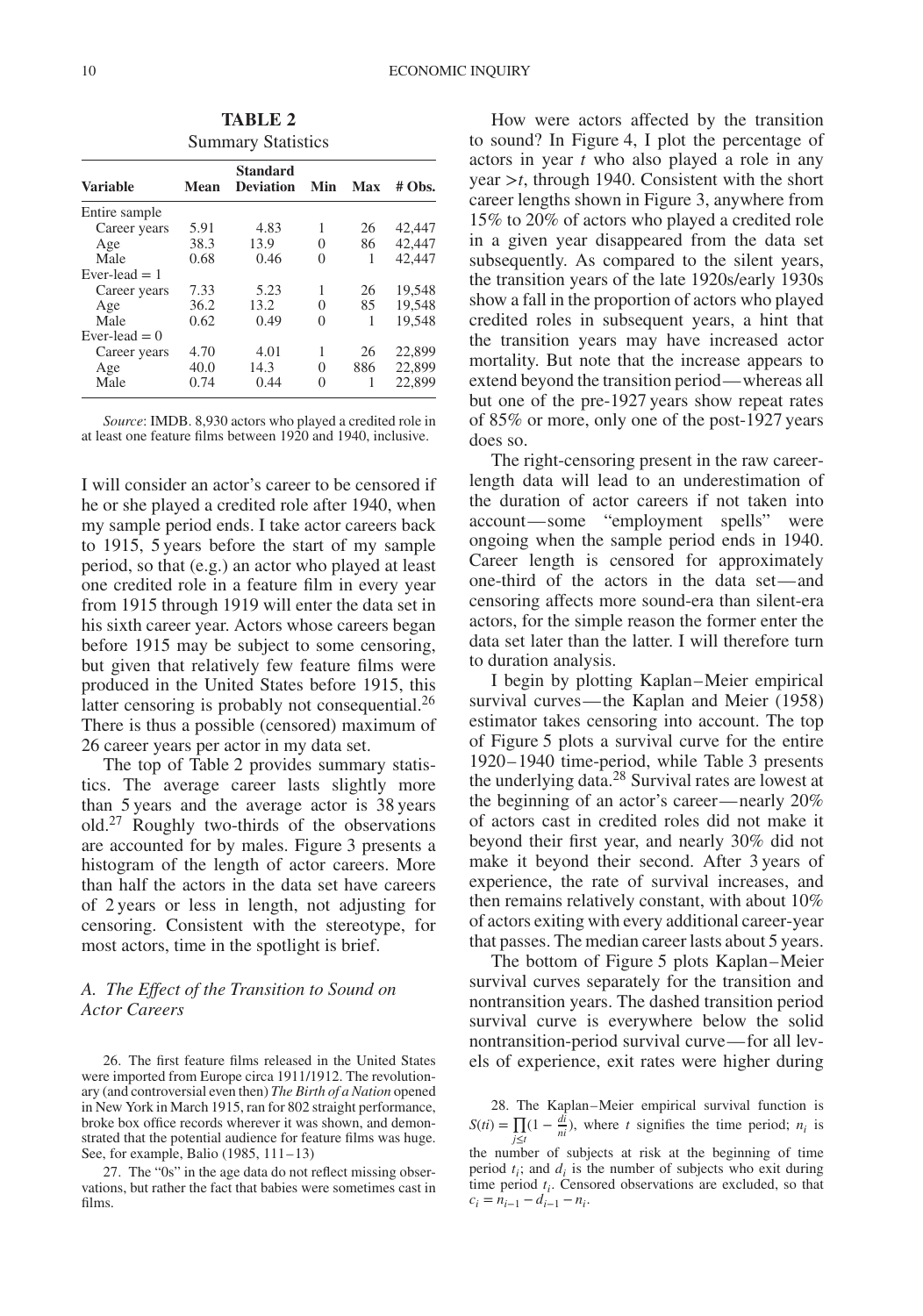



*Source*: IMDB—8,930 actors who played credited roles between 1920 and 1940, inclusive.

**FIGURE 4** Proportion of Actors Repeating in a Future Year (1920–1940)



*Source*: IMDB—8,930 actors who played credited roles between 1920 and 1940, inclusive.

the transition to sound. In other words, the probability of making it to period  $t+1$  (one's sixth year, say) given one had survived until period *t* (one's fifth year) dropped for all values of *t*.

The Kaplan–Meier calculations are made under the assumption that the sample is homogenous, but, in fact, the actors in the data set differ in two important and observable ways: by age and by gender. Age has been shown to affect career mortality, and the effect to differ by gender (Fleck and Hanssen 2016). Any sorting along such characteristics may mask true changes in the hazard function. For example, if silent actors "aged out" in large numbers coincident with the coming of sound (which occurred roughly a dozen years after the feature film became the norm), one could find the pattern displayed at the bottom of Figure 5.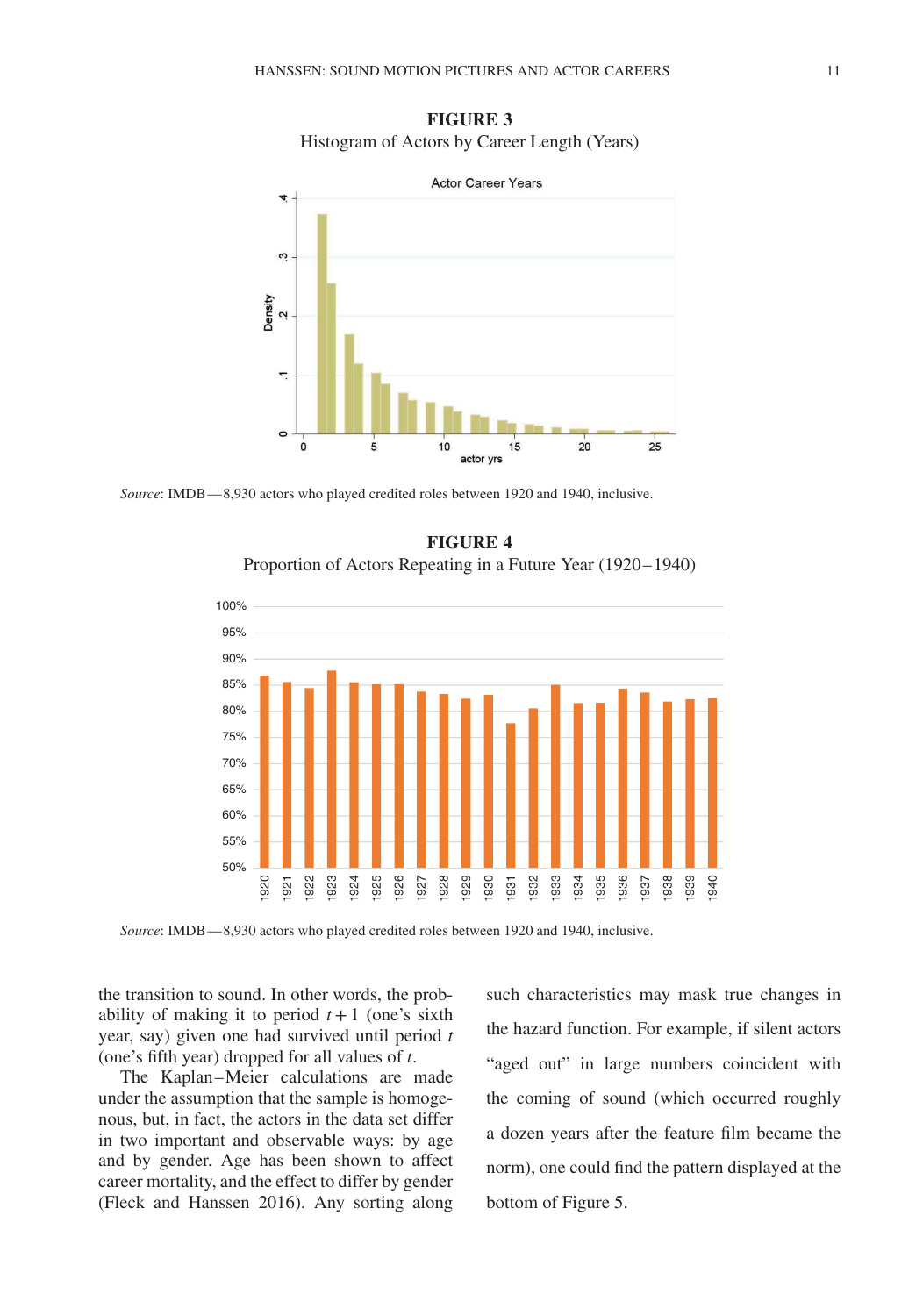**FIGURE 5** Kaplan–Meier Empirical Survival Curves—Actors (1920–1940)



*Source*: IMDB—8,930 actors who played at least one credited role in a feature film between 1920 and 1940, inclusive.

To control for time-varying age and gender, I will estimate proportional hazards models.<sup>29</sup> The proportional hazards model not only allows the inclusion of time-varying covariates, but also avoids the necessity of making assumptions regarding the underlying distribution of the baseline hazard. The instantaneous hazard function for individual *i* at time  $t > 0$  takes the form

(1) 
$$
h_i(t|x) = \lambda_0(t) * \exp(x_{it}'\beta),
$$

where  $\lambda_0$  is the (nonnegative) baseline hazard function, which is permitted to vary with time; *x* is a vector of covariates associated with individual *i* at time *t*; and  $\beta$  is a vector of parameters to be estimated. The hazard rate measures the instantaneous probability of leaving state *s* (in this paper, employment in credited roles) at time *t*, conditional on having survived in state *s* until time *t*.

I begin with the widely used Cox proportional hazards model. The initial regressor of interest will be an indicator variable signifying the transition period years.<sup>30</sup> I will present hazard ratios in my tables rather than raw coefficients, because hazard ratios are easier to interpret. A hazard ratio

<sup>29.</sup> On duration models, see, for example, Kiefer (1988) and Wooldridge (2002, chapter 20).

<sup>30.</sup> Thus  $exp(\beta)$  can be interpreted as the proportional change in the hazard rate associated with moving from a regressor value of zero to a regressor value of one.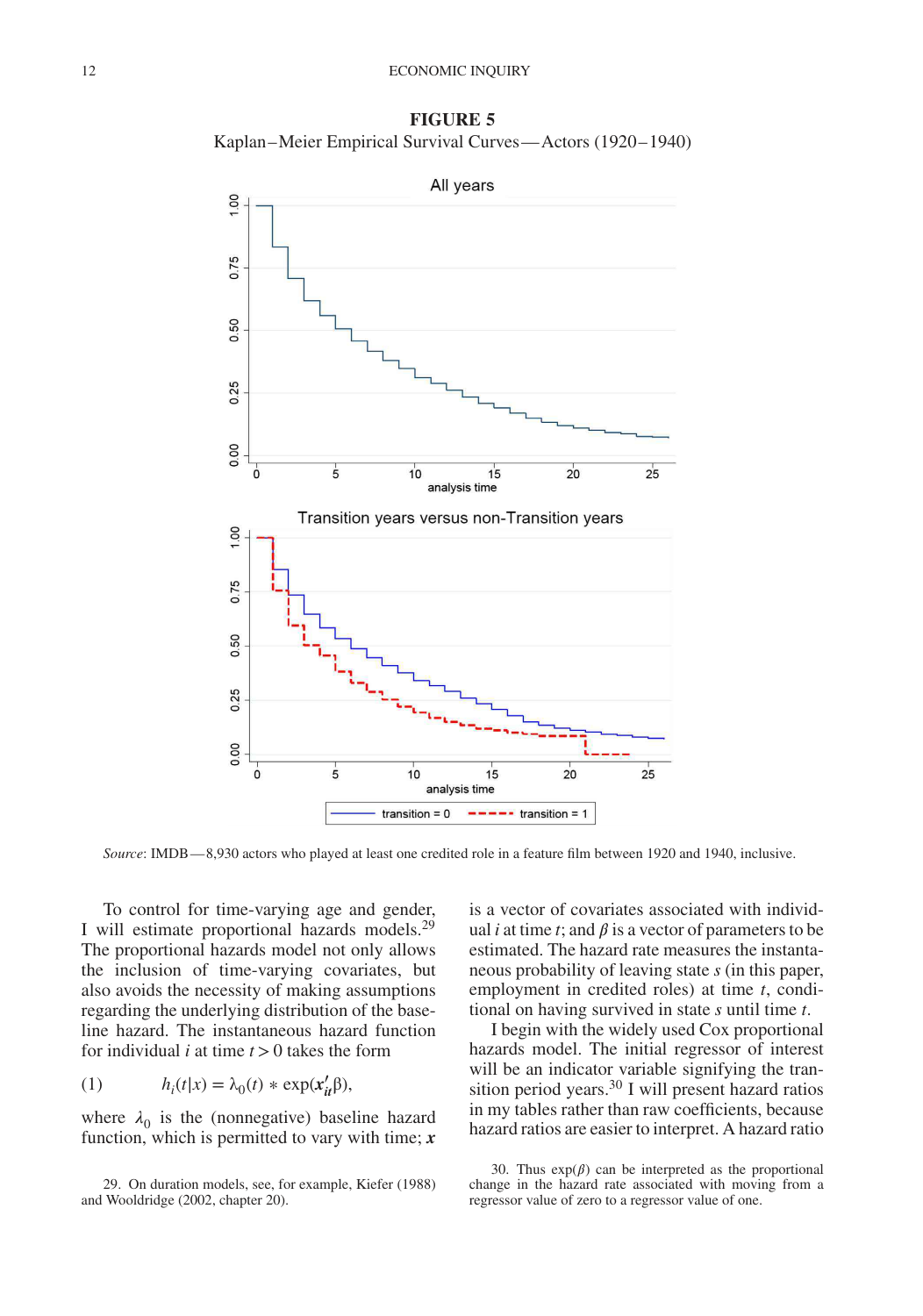| <b>Actor Career</b><br>Year | <b>Beginning Total</b> | <b>Exits</b>  | <b>Censored</b> | <b>Survival</b><br><b>Function</b> | <b>Standard</b><br>Error |
|-----------------------------|------------------------|---------------|-----------------|------------------------------------|--------------------------|
| 1                           | 8,930                  | 1,478         | 659             | 0.83                               | 0.00                     |
|                             | 6,793                  | 1,029         | 435             | 0.71                               | 0.00                     |
| $\frac{2}{3}$               | 5,329                  | 670           | 300             | 0.62                               | 0.01                     |
| $\overline{4}$              | 4,359                  | 417           | 268             | 0.56                               | 0.01                     |
| 5                           | 3,674                  | 354           | 236             | 0.51                               | 0.01                     |
| 6                           | 3,084                  | 290           | 197             | 0.46                               | 0.01                     |
| 7                           | 2,597                  | 239           | 162             | 0.42                               | 0.01                     |
| 8                           | 2,196                  | 189           | 139             | 0.38                               | 0.01                     |
| 9                           | 1868                   | 161           | 146             | 0.35                               | 0.01                     |
| 10                          | 1,561                  | 157           | 110             | 0.31                               | 0.01                     |
| 11                          | 1,294                  | 98            | 117             | 0.29                               | 0.01                     |
| 12                          | 1,079                  | 100           | 83              | 0.26                               | 0.01                     |
| 13                          | 896                    | 96            | 66              | 0.23                               | 0.01                     |
| 14                          | 734                    | 79            | 50              | 0.21                               | 0.01                     |
| 15                          | 605                    | 52            | 51              | 0.19                               | 0.01                     |
| 16                          | 502                    | 57            | 35              | 0.17                               | 0.01                     |
| 17                          | 410                    | 48            | 30              | 0.15                               | 0.01                     |
| 18                          | 332                    | 34            | 29              | 0.13                               | 0.01                     |
| 19                          | 269                    | 30            | 17              | 0.12                               | 0.01                     |
| 20                          | 222                    | 17            | 28              | 0.11                               | 0.01                     |
| 21                          | 177                    | 15            | 19              | 0.10                               | 0.01                     |
| 22                          | 143                    | 13            | 21              | 0.09                               | 0.01                     |
| 23                          | 109                    | 6             | 23              | 0.09                               | 0.01                     |
| 24                          | 80                     |               | 25              | 0.08                               | 0.01                     |
| 25                          | 46                     | $\frac{9}{2}$ | 21              | 0.07                               | 0.01                     |
| 26                          | 23                     | $\mathbf{1}$  | 22              | 0.07                               | 0.01                     |

**TABLE 3** Empirical Survival Function

*Source*: IMDB. 8,930 actors who played credited roles between 1920 and 1940, inclusive.

is calculated by dividing the "treatment" hazard (in this case, the hazard rate during the transition period) by the "control" hazard (in this case, the hazard rate during the nontransition years). A hazard ratio of 1.10, for example, would indicate that the treatment is associated with a 10% increase in the hazard, while a hazard ratio of 0.90 would indicate that the treatment is associated with a 10% decrease in the hazard. I will present *z*-statistics from a test of the null that the hazard ratio is equal to one (i.e., the variable has no effect on the hazard rate). I will also include age and age-squared, and age and age-squared interacted with a male dummy variable, to allow age to affect males and females differently.

Estimated hazard ratios and corresponding *z*-statistics from the Cox model are shown in Table 4, columns 1 and 2. The first column shows the result without age and gender controls; the second column including age and gender controls. The predicted effect of the transition to sound is essentially invariant to the inclusion of the controls (although the controls themselves have statistically significant effects on the hazard rate). Transition to sound is associated with a 43% higher hazard rate—greater likelihood of exit—than the nontransition years.

The Cox model requires the assumption that the exact duration of spell lengths is known. However, in my data set, I do not observe the precise moment that an actor exits from motion pictures, but rather the last year in which an actor played a credited role in a feature film. In other words, I observe the underlying continuous durations only in disjoint intervals, with all actors who exited in a given year grouped together. Some will no doubt have exited earlier than others (in January rather than November, say), which introduces spurious "ties" (i.e., equal observed durations for different actual durations) that may affect the estimated hazard rate. I will therefore also estimate a grouped duration data model, based on the framework developed by Prentice and Gloeckler (1978). Prentice and Gloeckler add to the Cox model the assumption that the baseline rate is piecewise constant—that is, constant within each measured interval, but may vary from one interval to another. Each career-year will thus be allowed a different but constant baseline hazard, up through the 20th year. Relatively few actors in the data set experience careers that extend beyond 20 years (see Table 3), so career years 21 through 26 are grouped together and assumed to have the same, constant baseline hazard.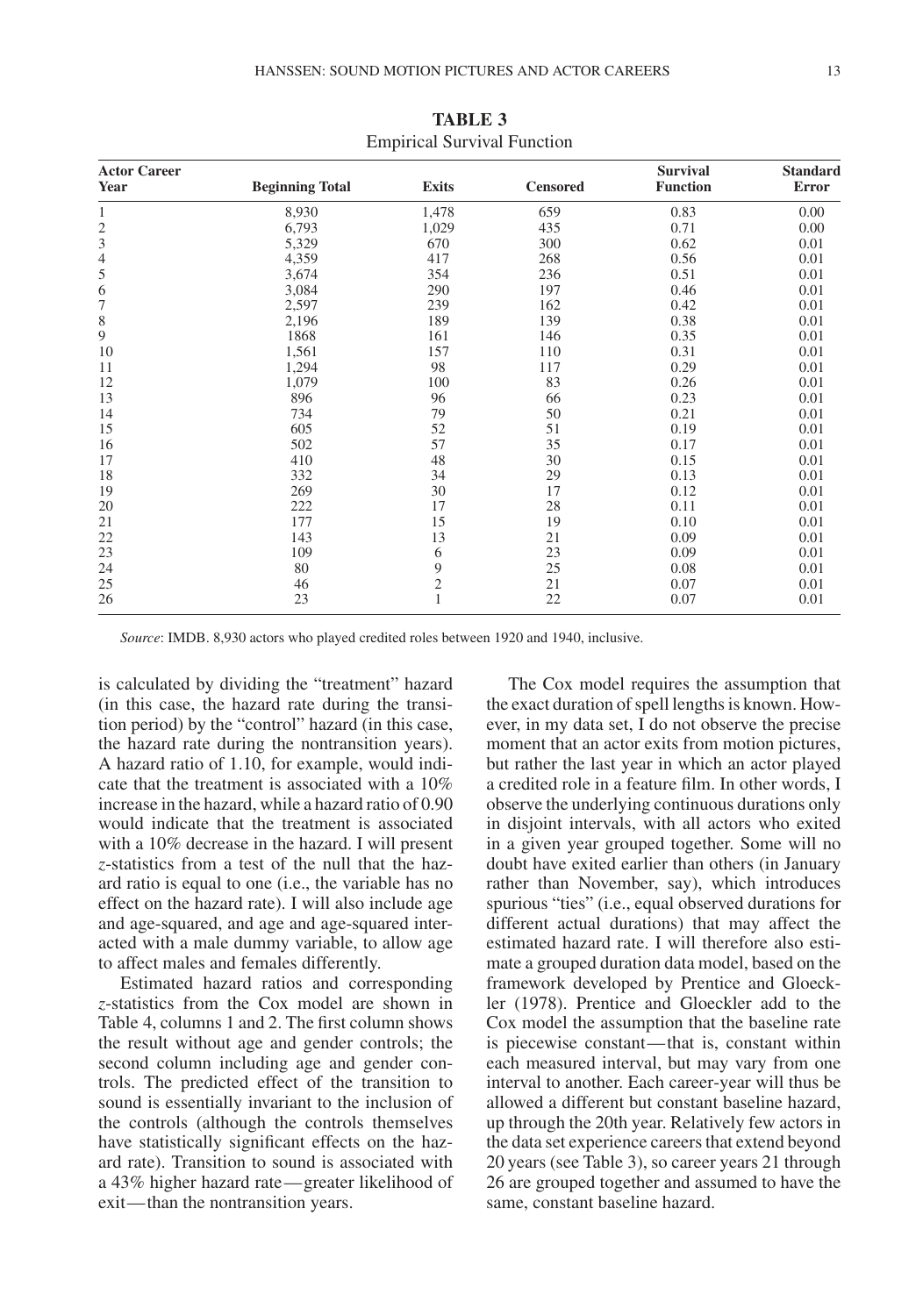**TABLE 4** The Transition Period (Hazard Ratios)

|                                                      |                                       | <b>Cox Model</b>                      | <b>Grouped Data Model</b>             |                                       |
|------------------------------------------------------|---------------------------------------|---------------------------------------|---------------------------------------|---------------------------------------|
| <b>Variable</b>                                      | (1)                                   | (2)                                   | (3)                                   | (4)                                   |
| Transition                                           | 1.432<br>(11.2)                       | 1.438<br>(11.3)                       | 1.229<br>(6.4)                        | 1.224<br>(6.3)                        |
| Age                                                  |                                       | 1.021<br>(2.9)                        |                                       | 1.031<br>(4.1)                        |
| Age <sup>2</sup>                                     |                                       | 1.000<br>$(-1.5)$                     |                                       | 1.000<br>$(-2.4)$                     |
| Male                                                 |                                       | 1.781<br>(3.4)                        |                                       | 1.843<br>(3.6)                        |
| Male $\times$ age                                    |                                       | 0.945<br>$(-6.4)$                     |                                       | 0.939<br>$(-7.1)$                     |
| Male $\times$ age <sup>2</sup>                       |                                       | 1.001<br>(7.1)                        |                                       | 1.001<br>$(-7.9)$                     |
| $#$ obs<br># subjects<br># failures<br>Ln likelihood | 42.447<br>8,930<br>5,641<br>$-46,874$ | 42,477<br>8.930<br>5,641<br>$-46,668$ | 42,477<br>8,930<br>5,641<br>$-16,244$ | 42,477<br>8,930<br>5,641<br>$-15,946$ |

*Notes*: Time to exit (i.e., career end), in years (*z*-statistics in parentheses). The table shows hazard ratios, with *z*statistics in parentheses. The data set covers the 1920–1940 period, but counts years playing credited roles back to 1915. An actor's career is censored if he/she played a credited role after 1940.*>*

Columns 3 and 4 of Table 4 show hazard ratios from the grouped duration data model. $31$ The transition to sound is associated with a 23% increase in the hazard rate relative to the nontransition years, a somewhat smaller effect than implied by the Cox model, but still large in magnitude and highly statistically significant. The age and gender controls are statistically significant, and of roughly the same implied magnitude as in the Cox estimations; as also in the Cox estimation, they appear to be largely orthogonal to the transition period indicator.

To check the robustness of these findings, I do three things. First, I rerun the analysis using three alternate transition periods: 1928–1931, 1929–1931, and 1930–1932. The estimates (not shown but available upon request) are qualitatively equivalent to those presented in Table 4: The transition period hazard rate rises by 30%–45% in the Cox model, and by 15%–30% in the grouped duration data model. Second, following Meyer (1990), I estimate a version of the grouped data model

that incorporates a Gamma-distributed random variable to account for unobserved individual heterogeneity—"frailty"—across individuals (estimates again not shown). The variance of the gamma mixture is very small as compared to its standard error, and the estimated hazard ratios are essentially the same (to several digits) as those presented in Table 4, suggesting that unobserved individual heterogeneity is not important in explaining the effect of the transition to sound on career duration. Third, while most of the actors in my sample who exited during the transition period likely debuted in silent films—even during the 4-year transition period, the modal career lasted 3 years—some may have debuted in talkies, which were the norm by the early 1930s. What would happen were I to restrict my analysis solely to actors who began in silent films? To do this in a simple fashion, I estimate the equations shown in Table 4 on the set of actors who debuted in movies before 1928 (results again not shown, but available upon request). I find the transition period to be associated with an increase in hazard rates of between 25% and 45%— roughly the same as for the full set of actors.

# *B. "Major Actors" Versus "Minor Actors"*

Thus, the period of transition to sound technology is associated with a substantial rise in the hazard rate for *all* actors who played credited roles in feature films, not merely the major stars. That said, the definition of major stars I employed in Section III was very exclusive—many popular actors had long and successful careers without being voted to the Top Ten.<sup>32</sup> Were actors who were generally better known—although not necessarily Top Ten stars—more or less likely to make the transition to sound than lesser known actors?

As discussed in Section II, the reason why the coming of sound shortened actor careers is debated: Was it because the actor's silent image was simply wrong for sound (or for that actor playing in a sound film), or was it instead because sound roles required different skills—skills that many silent actors lacked? The explanations are not mutually exclusive, but to the degree betterknown actors were more seriously affected by

<sup>31.</sup> I use the maximum likelihood-based estimation procedure developed by Jenkins (1997), who provides a concise and lucid summary of the grouped duration data model. I also employ Jenkins' procedure to estimate the effect of incorporating a gamma mixture distribution to summarize unobserved heterogeneity (see what follows).

<sup>32.</sup> Top Ten actors account for less than 1% of all actors in my data set, and less than 2% of the actor-year observations. Estimating hazard rates for the set of Top Ten actors separately, I find slightly smaller hazard ratios than for the entire population of actors (e.g., 1.15 vs. 1.23 using the grouped data model), but they are imprecisely estimated (which is not surprising given the tiny size of the Top Ten sample).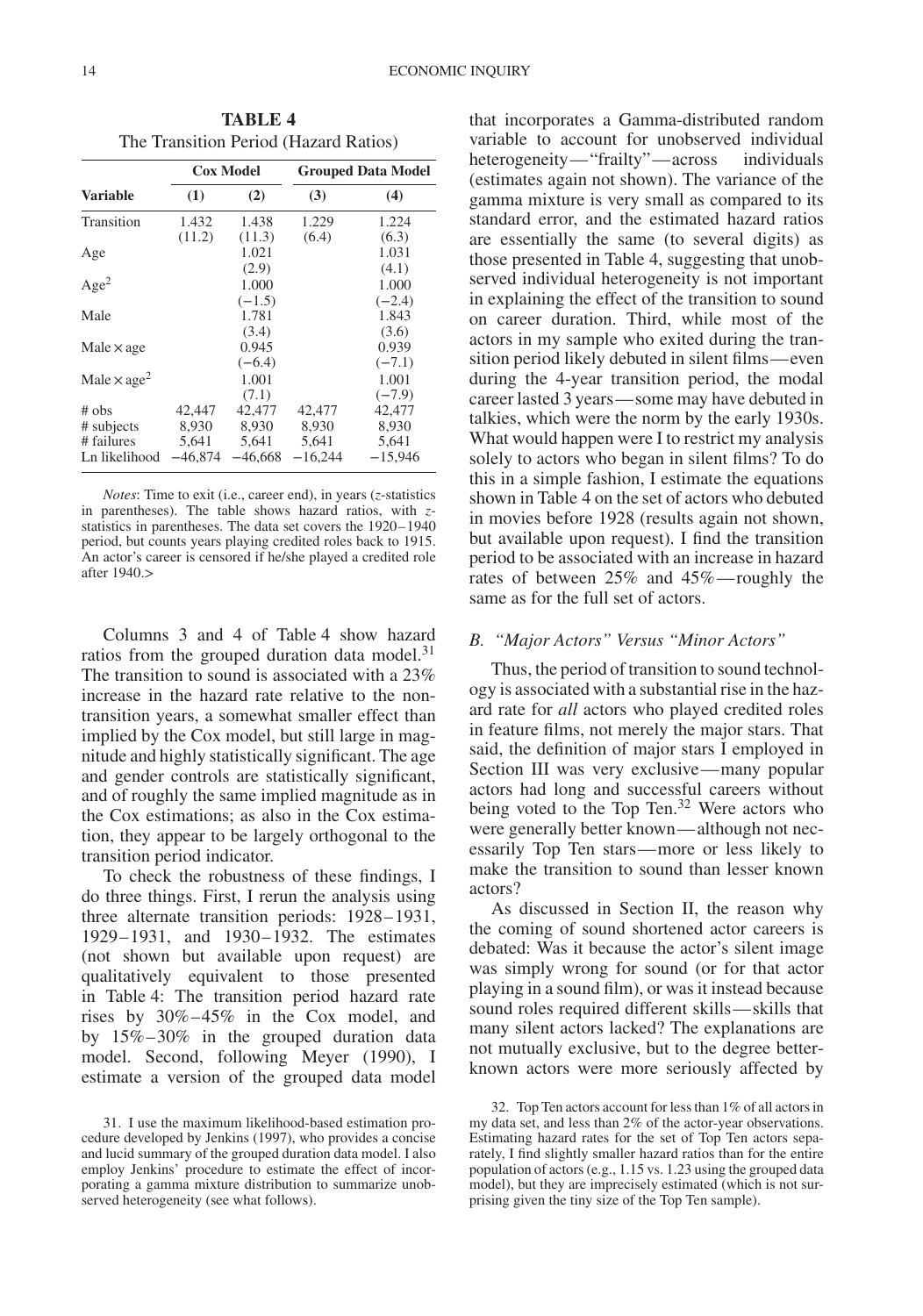the coming of sound, an image-based explanation becomes more plausible, whereas if both better- and lesser-known actors were similarly affected, the skills-based explanation becomes more plausible.

To distinguish between better-known and lesser-known actors, I will make use of the fact that the IMDB lists for each film the order in which actors appeared in the credits. I will classify an actor listed as first or second in the credits as playing a "lead role."<sup>33</sup> This is an imperfect designation—there are sometimes more than two leads in a film (as in a Marx Brothers production, say), or it may be difficult to determine whether there are any leads (as in "all-star" projects). However, to the degree the order of listing in the credits is correlated with the significance of the role, first or second listing can serve as a proxy for having played an important role.

I will explore whether the transition to sound affected actors who played at least one lead role, thus defined, ("ever-leads") differently from actors who never played a lead role ("neverleads"). Of the 8,930 actors in the data set, 2,589 played at least one lead role. The second part of Table 2 shows summary statistics for "ever-leads" and "never-leads" separately. Actors who played at least one lead role had longer careers—more than 3 years longer on average—were slightly younger on average, and much more likely to be female (which probably accounts for the age difference; female actors tend to start and end their careers at younger ages). These differences suggest my measure is indeed picking up more and less "important" actors. Consistently, although actors who played one or more lead roles account for about 30% of the actors in the data set, they make up nearly half of the actor-year observations in the panel.

I will begin by including an (ever $lead \times$  transition period) interaction term along with an ever-lead dummy variable in the Cox model estimation. The interaction term will pick up whether the transition period affected actors who played lead roles differently than actors who did not. The estimated hazard ratios and corresponding *z*-statistics are shown in the first two columns of Table 5. Playing a lead role is associated with substantially lower career mortality, not surprisingly, but the point estimates on the interaction term are very close to 1.0, the *z*statistics are very small, and the hazard ratios for the transition period indicator are more-or-less the same as those shown in Table 4. It appears that the transition period affected major and minor actors in roughly the same way.

Turning to the grouped duration data model, given that each career year is allowed a different but constant baseline hazard, I cannot include a transition period interaction term. Instead, I simply estimate hazard ratios separately for everleads and never-leads. The results are shown in columns 3–6 of Table 5. Similar to the Cox model results, the point estimates of the hazard ratios for the transition period are nearly equal across the two groups.

In short, the coming of sound appears to have affected major and minor actors (defined by whether the actor ever played a lead role) similarly. Indeed, if anything, the point estimates indicate that less well-known (never-lead) actors had slightly *higher* hazard rates. This suggests it is unlikely the increased hazard rate— rate of exit—associated with the transition years was due primarily to the actor's silent film image. Rather, it suggests the alternative: that the skills needed to succeed in sound films were simply different than the skills needed to succeed in silent films.

# *C. Silent Era Versus Sound Era Exit Rates*

By using a single transition period indicator, I am picking up how the transition-period hazard rate compares to the average hazard rate over the silent and sound periods combined. However, it is possible that hazard rates changed with the coming of sound. To see if this were so, I replace the transition period indicator variable with separate silent era (1920–1928) and sound era (1933–1940) indicator variables. Doing so will not affect the influence of the transition period on average, of course, but will allow the influence to differ across the two eras.

Table 6 presents the results. Whereas the silent-era hazard is 30%–50% below the transition period hazard, the sound-era hazard is

<sup>33.</sup> The nature of credits has changed somewhat over time. During the silent era, most films provided only opening credits; with the coming of sound, closing credits became more common, often in conjunction with abbreviated opening credits. For example, 1922s classic *Robin Hood*, starring Douglas Fairbanks, has only opening credits, while 1938s classic *The Adventures of Robin Hood*, starring Errol Flynn, has both opening and closing credits, with the opening credits listing 10 actors and the closing credits listing 20 (beginning with the 10 from the opening credits—in the same order). As a general rule, whether opening or closing credits (or both) were provided, credits generally began with leads and followed with supporting roles. The same is true today; see, for example, https://www.studiobinder.com/blog/wherecredit-is-due-film-credits-order-hierarchy-with-free-filmcredits-template/.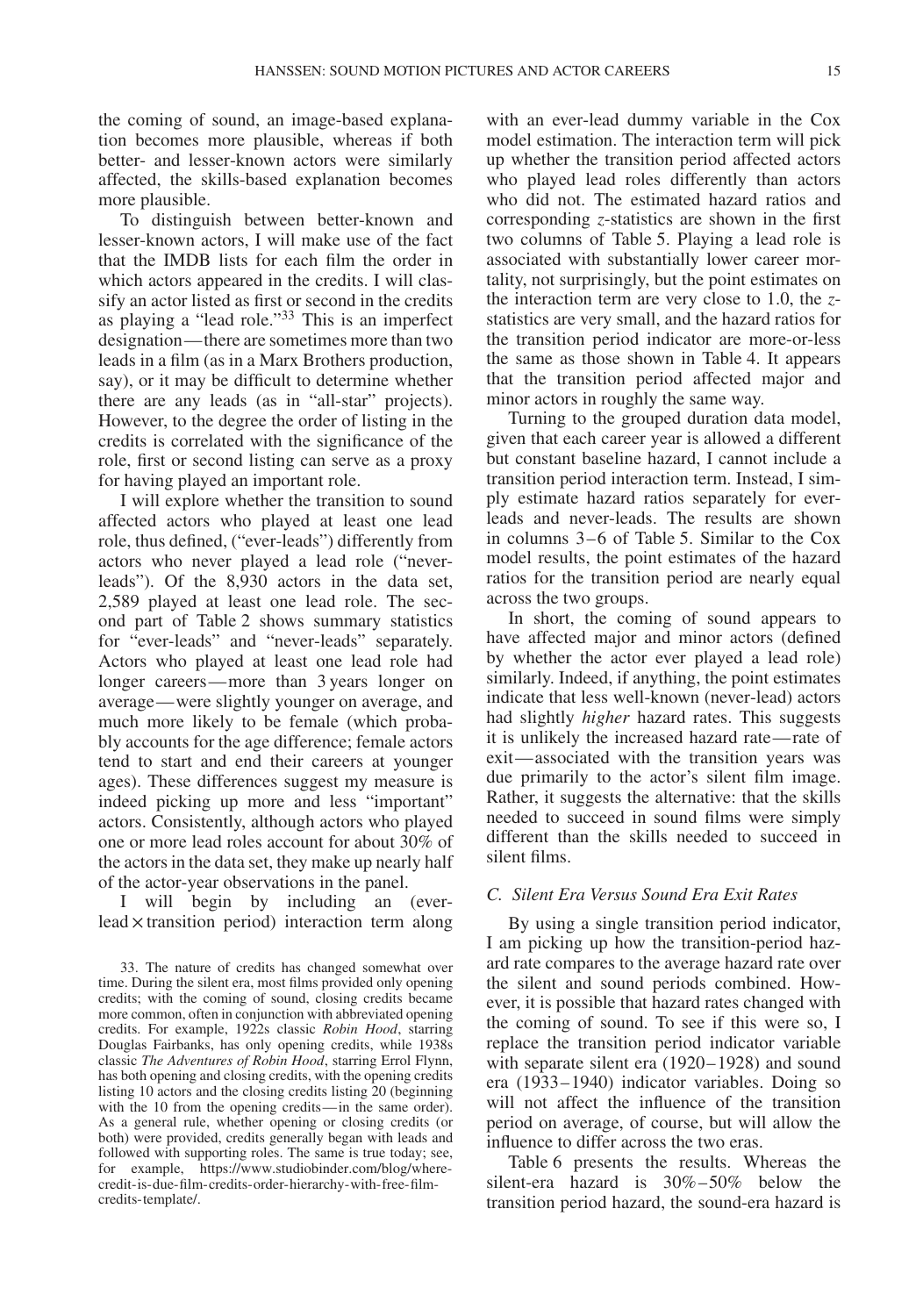|                                |                    | <b>Cox Model</b>           |                   |                            | <b>Grouped Data Model</b> |                               |
|--------------------------------|--------------------|----------------------------|-------------------|----------------------------|---------------------------|-------------------------------|
|                                |                    |                            |                   | Ever-Lead $= 1$            |                           | Ever-Lead $= 0$               |
| <b>Variable</b>                | (1)                | (2)                        | (3)               | (4)                        | (5)                       | (6)                           |
| Transition                     | 1.466<br>(10.4)    | 1.467<br>(10.4)            | 1.253<br>(3.5)    | 1.250<br>(3.5)             | 1.307<br>(7.2)            | 1.307<br>(7.2)                |
| Ever-lead                      | 0.405<br>$(-24.9)$ | 0.393<br>$(-25.0)$         |                   |                            |                           |                               |
| Transition $\times$ ever-lead  | 0.982<br>$(-0.3)$  | 0.984<br>$(-0.2)$          |                   |                            |                           |                               |
| Age                            |                    | 1.019<br>(2.6)             |                   | 1.141<br>(6.8)             |                           | 0.995<br>$(-0.8)$             |
| Age <sup>2</sup>               |                    | 1.000                      |                   | 0.998                      |                           | 1.000                         |
| Male                           |                    | $(-2.6)$<br>1.396          |                   | $(-6.0)$<br>4.079          |                           | $(-0.8)$<br>0.910             |
| Male $\times$ age              |                    | (2.1)<br>0.946<br>$(-6.5)$ |                   | (3.0)<br>0.867<br>$(-5.9)$ |                           | $(-9.6)$<br>0.969<br>$(-3.4)$ |
| Male $\times$ age <sup>2</sup> |                    | 1.001<br>(7.8)             |                   | 1.002<br>(6.7)             |                           | 1.000<br>(4.9)                |
| constant                       |                    |                            | 0.082<br>$(-9.0)$ | 0.008<br>$(-10.8)$         | 0.121<br>$(-7.0)$         | 0.095<br>$(-4.6)$             |
| # obs.                         | 42,447             | 42,477                     | 19,548            | 19,548                     | 22,899                    | 22,899                        |
| # subjects                     | 8,930              | 8,930                      | 2,589             | 2,589                      | 6,341                     | 6,341                         |
| # failures                     | 5,641              | 5,641                      | 1,403             | 1,403                      | 4,238                     | 4,238                         |
| Ln likelihood                  | $-46,416$          | $-46,219$                  | $-5,019$          | $-4,867$                   | $-10,711$                 | $-10,563$                     |

**TABLE 5** Ever-Leads Versus Never-Leads and the Transition Period (Hazard Ratios)

*Notes*: Time to exit (i.e., career end), in years (*z*-statistics in parentheses). The table shows hazard ratios, with *z*-statistics in parentheses. The data set covers the 1920–1940 period, but counts years playing credited roles back to 1915. An actor's career is censored if he/she played a credited role after 1940.

less than 10% below. The two duration models now produce hazard ratios that are much closer in value. In short, it appears that although the rate of actor exit fell somewhat after the very early 1930s, it did not return to what it had been through most of the 1920s. This suggests the possibility that some of the effect generally attributed to the transition period may instead reflect the fact that actor rates of exit were simply higher (at least through the 1930s) once sound films became the norm.

It should be emphasized that because I measure hazard rates only through 1940, I cannot say whether the higher career mortality (relative to the silent era) I document for the 1930s continued, was magnified, or fell back in subsequent years. Moul (2001) argues the quality of sound films improved in the 1930s with cumulative experience, as the result of "learning by doing." It is certainly true that 1939 has been labeled a "golden year" for motion pictures—it saw the release of *Gone with the Wind*, *The Wizard of Oz*, *Mr. Smith Goes to Washington*, *Stagecoach*, and a number of other now-classic films.<sup>34</sup> But

34. See, for example, Sennet (1989) and Hischak (2017). See Sedgwick (2002) for a discussion of product

"learning" presumably occurred during the silent era, too. Motion pictures were then a relatively new phenomenon, with feature films dating back only to the early-to-mid-teens.<sup>35</sup> Many critics consider the art of the silent film to have reached its apex in the late 1920s (just as sound films emerged), with the release of such motion picture classics as *Sunrise*, *The Passion of Joan of Arc*, and *The Crowd*. Motion pictures have continued to change through the present day. Determining whether actor hazard rates have risen, fallen, or remained unchanged over time is a topic for future research.

### V. THE INFLUENCE OF THE GREAT DEPRESSION: A PLACEBO TEST

The transition to sound, however I define it, necessarily overlaps other potentially important events; most notably, the onset of the Great

differentiation in movies from the mid-1940s through the mid-1960s.

<sup>35.</sup> For a brief history of the emergence of the feature film and how it affected the structure of the film industry, see Hanssen (2000, 401–08) and the citations therein.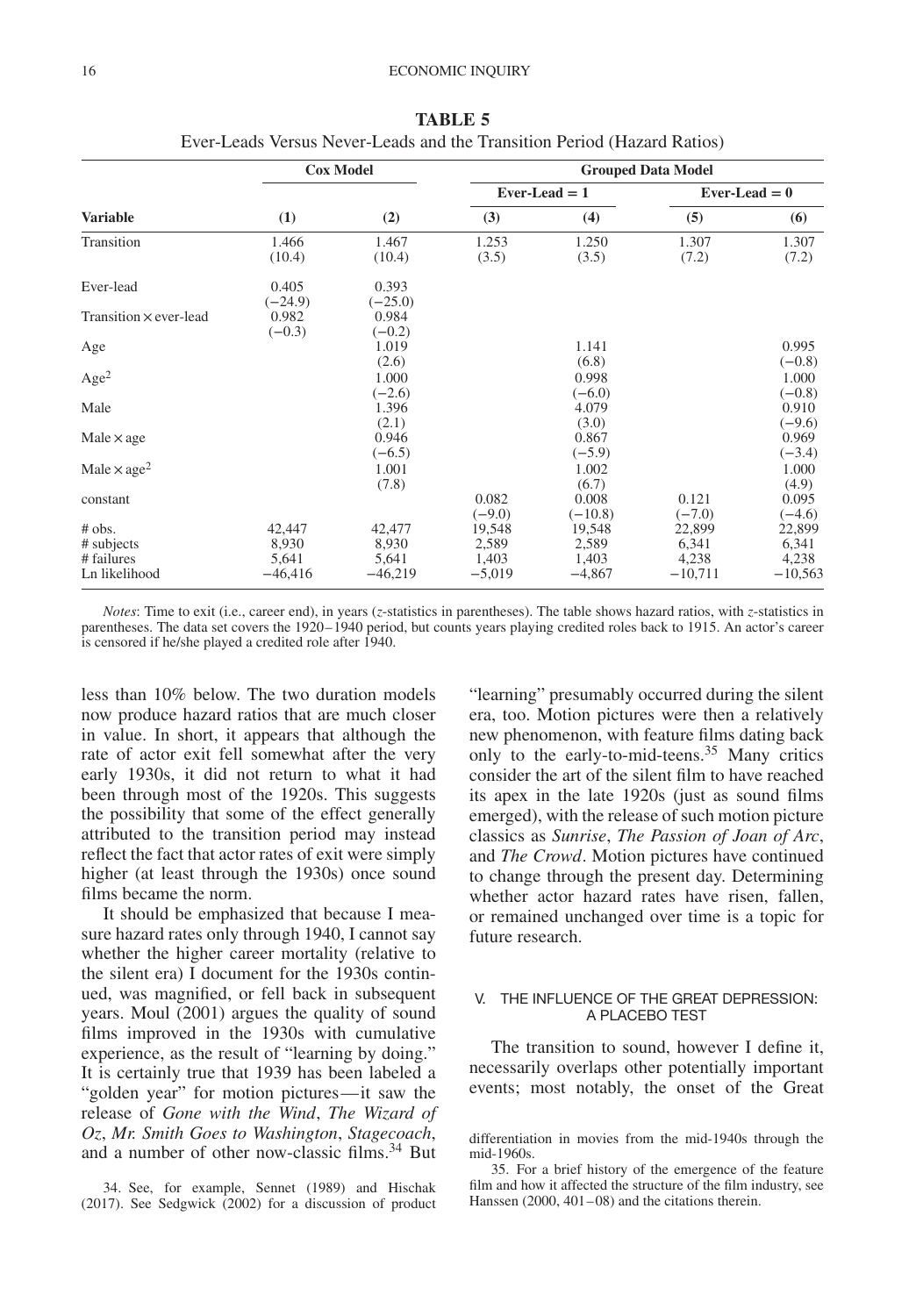**TABLE 6** Silent Period Versus Sound Period (Hazard Ratios)

|                                                     |                                       | <b>Cox Model</b>                      |                                       | <b>Grouped Data Model</b>             |
|-----------------------------------------------------|---------------------------------------|---------------------------------------|---------------------------------------|---------------------------------------|
| <b>Variable</b>                                     | (1)                                   | (2)                                   | (3)                                   | (4)                                   |
| Silent                                              | 0.512                                 | 0.508                                 | 0.689                                 | 0.691                                 |
| Sound                                               | $(-18.1)$<br>0.925                    | $(-18.3)$<br>0.927                    | $(-10.0)$<br>0.926                    | $(-9.9)$<br>0.931                     |
| Age                                                 | $(-2.3)$                              | $(-2.2)$<br>1.023<br>(3.0)            | $(-2.2)$                              | $(-2.1)$<br>1.030<br>(4.1)            |
| Age <sup>2</sup>                                    |                                       | 1.000<br>$(-1.6)$                     |                                       | 1.000<br>$(-2.3)$                     |
| Male                                                |                                       | 1.709<br>(3.3)                        |                                       | 1.824<br>(3.6)                        |
| Male $\times$ age                                   |                                       | 0.945<br>$(-6.4)$                     |                                       | 0.940<br>$(-7.0)$                     |
| Male $\times$ age <sup>2</sup>                      |                                       | 1.001<br>(7.1)                        |                                       | 1.001<br>(7.9)                        |
| Constant                                            |                                       |                                       | 0.086<br>$(-10.0)$                    | 0.039<br>$(-11.6)$                    |
| # obs.<br># subjects<br># failures<br>Ln likelihood | 42,447<br>8,930<br>5,627<br>$-46,694$ | 42,477<br>8,930<br>5,627<br>$-46,482$ | 42,477<br>8,930<br>5,627<br>$-16,199$ | 42,477<br>8,930<br>5,627<br>$-15,927$ |

*Notes*: Time to exit (i.e., career end), in years (*z*-statistics in parentheses). The table shows hazard ratios, with *z*statistics in parentheses. The data set covers the 1920–1940 period, but counts years playing credited roles back to 1915. An actor's career is censored if he/she played a credited role after 1940.

Depression.<sup>36</sup> Is this likely to contaminate my results? On the one hand, it is certainly possible that rising unemployment rates nationwide increased the stock of would-be actors, which could in turn have influenced actor hazard rates. On the other hand, an "excess supply" of actors—working at menial jobs in hopes of a chance at movie stardom—is a longstanding phenomenon.<sup>37</sup> Furthermore, as shown in Table 6, the transition period displays a higher actor hazard rate than the rest of the 1930s,

36. That is, unless I restrict the definition of the transition period to 1928–1929, which I did as a robustness test. The 1928–1929 period is really too short and too early in the transition process to expect it to yield much (as Figure 1 shows, there were very few sound films released in 1928, and less than half of all cinemas were wired for sound by the end of 1929). Nonetheless, using the 1928–1929 definition, I find that both the Cox and the grouped data model estimates continue to indicate an increase in transition period hazard rates, although of much smaller magnitude. The hazard ratio in the Cox model estimate is about half that for the 1929–1932 transition period definition, although still statistically significant at less than 1%. The grouped data model estimates are positive, but small and statistically insignificant.

37. A famous industry ad from the early 1920s (run in newspapers around the country) reads in large print, "Do not despite the fact that Depression unemployment rates continued to rise until 1933, and did not return to the level of 1930 until 1941.<sup>38</sup>

Nonetheless, I will conduct a placebo test, examining an entertainment business affected similarly by the Great Depression but *not* by the coming of sound films: Major League Baseball (MLB). If my transition period measure is truly picking up the effect of sound technology, and not of something else, it should not be associated with higher hazard rates among baseball players.<sup>39</sup>

A number of factors make baseball players a potentially good comparison group. First, there is no obvious mechanism by which sound motion pictures can have affected ballplayer hazard rates directly.<sup>40</sup> Second, the Great Depression, at least in theory, *could* have affected ballplayer hazard rates in the same manner that it might

Try to Break into the Movies," and in smaller print beneath, "Out of 100,000 Persons Who Started at the Bottom of the Screen's Ladder of Fame, ONLY FIVE REACHED THE TOP." In 1927, the publication *Photoplay* ran a four part series titled, "The Truth About Breaking into the Movies" that ended with the ominous warning, "Do not go to Hollywood!" See, for example, Burr (2012, 43). A copy of the industry ad can be found at https://martinturnbull.com/2012/11/10/dont-tryto-break-into-the-movies-advertisment/. For a discussion of, and some citations from the literature on, the labor supply and careers choices of creative artists (including actors), see Throsby (1994).

38. Bureau of Labor Statistics, *Historical Statistics of the United States Colonial Times to the 1970, Part I* (U.S. Government Printing Office, 1975), Series D 85-86 Unemployment: 1890–1970, 135.

39. I thank an anonymous referee for suggesting this test.

40. This is not true of an ostensibly more similar comparison group: Broadway actors. Sound motion pictures rendered stage and movie acting more alike, and thereby inspired a migration of actors from Broadway to Hollywood (indeed, the IMDB maintains a webpage titled "Broadway to Hollywood Exodus in the late 1920s-mid 1930s" that lists over 100 actors; https://www.imdb.com/list/ls052786758/). As Crafton (1997, 352–54) writes in a sub-section titled, 'Flirting with Broadway,' "There was no obvious formula for mastering the new medium [sound technology]. Some studios evidently expected a hybridization between Broadway and Hollywood to occur, hence the rush to purchase musical and dramatic properties, their authors and their personnel, lock, stock and barrel." Pioneering silent (and subsequently sound) film director Alan Dwan is quoted in an interview as follows: "[In the silent era] the theater actors were terrible [as movie actors]. They could not work our way. They'd come in and say 'What do I do? Let me read the script.' But if there *was* a script, they did not know what they were reading, because it's nothing like a play; and we'd just say, 'You come in and say so-and-so' and they'd come in and they could not remember what it was –  $or$  you could not stop them [talking]. ... it was a different technique altogether. But with talking pictures, they [theater actors] have an advantage because they can deliver lines: a good actor can make a dull scene sound pretty good with his ability to speak, and if he has some pretty good lines it's interesting." (Bogdanovich 1997, 67).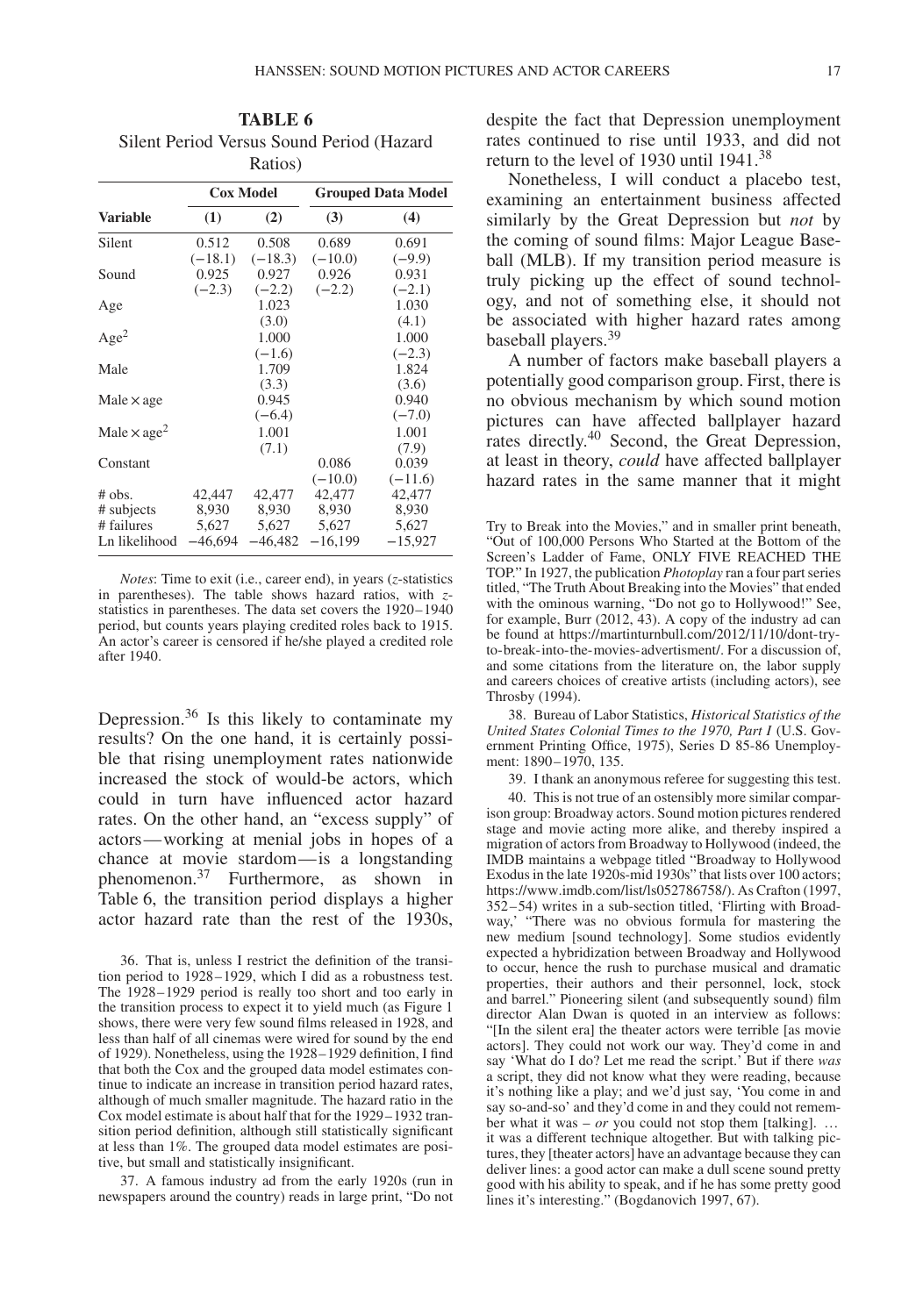100 12  $90$ 10 80 movies (milllions) movies (milllions) 70 8 MLB (millions) (millions) 60 50 6  $\mathbf{\Omega}$ 40 ₹  $\overline{A}$ 30 20 2 10  $\overline{0}$  $\overline{0}$ 1922 1923 1938 1940 1924 1925 1926 1929 **1930** 1932 1933  $\frac{32}{5}$ 1939 1928 1931  $\frac{5}{6}$ 1936 **1937 92** motion pictures  $\bullet - \bullet$  MLB

**FIGURE 6** Attendance—Motion Pictures and Major League Baseball (1922–1940)

*Source*: *Historical Statistics of the United States, Colonial Times to 1970, Part 1*, Series H 862–877, pp. 399–400.

have affected Hollywood hazard rates—as alternate employment opportunities dwindled, the migration of would-be athletes to baseball, as of would-be actors to movies, may well have increased.<sup>41</sup> Finally, as Figure 6 shows, the Great Depression hit motion pictures and MLB similarly—an initial respite until 1931, followed by a substantial downturn through 1933, and then a gradual recovery.

I will set up my baseball panel similarly to my actor panel, and just as I included all actors who played at least one credited role in a feature film in any year from 1920 through 1940, I will include all players who appeared in at least one Major League ballgame in any season from 1920 through 1940.<sup>42</sup> As with the actors, a player enters the panel the first season in which he appears in a game and exits the panel in the last season in which he appears in a game. The player's career is ongoing in season *t* if he plays

41. While both movies and baseball suffered financial problems in the early 1930s (several studios entered receivership and the American and National Leagues lost money collectively), compared to alternative industries, they did relatively well and recovered relatively quickly (see, e.g., Figure 6). See, for example, Balio (1993) on the motion picture industry during the Great Depression, and Surdam (2011) on Depression-era MLB.

42. There are numerous on-line sources of baseball data. My data are downloaded from Sean Lahman's well-known website: http://www.seanlahman.com/baseballarchive/statistics/. I use his "Batting.cvs" file.

any games in any subsequent season  $t + k$ , where  $k \geq 1$ , and terminates in year *t* if he appears in no games in any subsequent season. Careers are censored if a player appeared in any games after the 1940 season, when the sample period ends. Thus defined, my data set contains 2,823 different ballplayers who played in the major leagues from 1920 through 1940. The average ballplayer was on an MLB roster for five seasons, censoring not accounted for, similar to the career length of the average movie actor in my data set.

At the top of Figure 7, I plot a Kaplan–Meier empirical survival curve for this set of ballplayers. MLB of the '30s and '40s appears to have had a higher rate of turnover even than contemporaneous Hollywood—more than one-quarter of the players in the data set lasted only a single season, censoring taken into account. Most germane to this analysis, as the chart at the bottom of the figure shows, survival rates over the 1929–1932 transition period appear no different than survival rates for other years. This stands in in stark contrast to what the bottom of Figure 5 shows for actors.

Estimated hazard ratios and corresponding *z*-statistics for MLB players are presented in Table 7. In no case is there any indication of higher turnover of ballplayers during the transition years. Indeed, the point estimates suggest slightly *lower* hazard rates over the 1929–1932 interval, although none are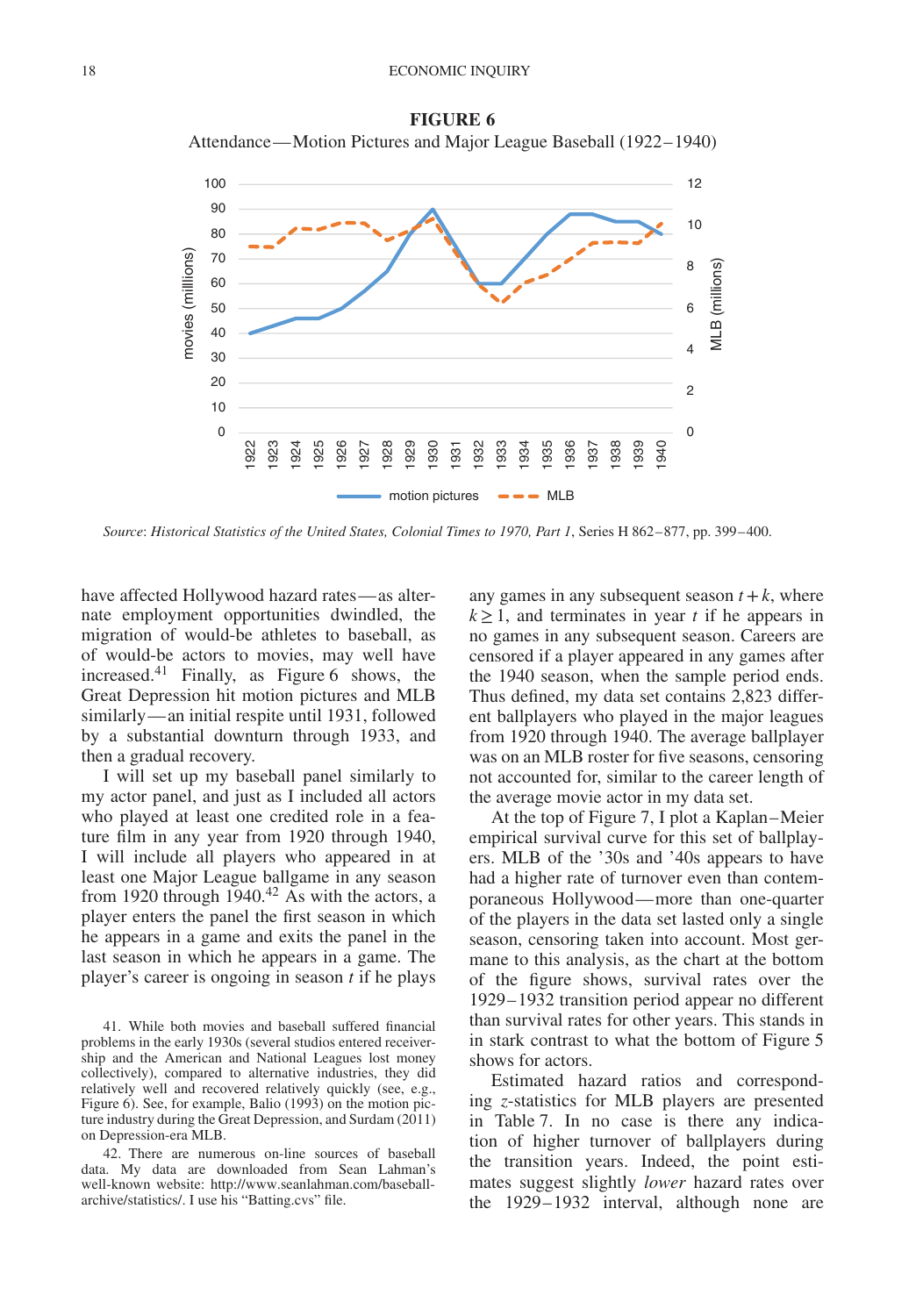



*Source*: Sean Lahman data set ("Batting.cvs")—2,823 MLP players who appeared in at least one game between 1920 and 1940, inclusive.

statistically significantly different than one. In short, the results of the placebo test are consistent with the proposition that the transition period measure, when applied to actors, is picking up the effect of sound technology, and not of the Great Depression.<sup>43</sup>

# VI. A QUICK LOOK AT MOVIE ACTOR EMPLOYMENT

43. The Great Depression was not the only possible confounding event; there was also the rise of radio, an alternate source of entertainment. National radio networks CBS and NBC were established in the late 1920s, and the first hugely popular radio program, *Amos 'n' Andy*, was launched in 1929

With the coming of sound technology, films changed in ways that affected the total number of actors employed. To begin with, sound allowed for more complex plots. The change, noted by film scholars (as discussed in Section II), can be observed in corresponding changes in IMDB genre classifications. The typical IMDB classification consists of a combination of one

(Hillard and Keith 2005, chapter 2). Although studio bosses and team owners were leery, radio would eventually become a means of generating substantial revenue and publicity for both movies and baseball. Initially, studios forbade radio appearances by actors under contracts and many teams banned live broadcasts of their games, but a happy symbiosis eventually resulted, in which movie stars would portray on radio scenes from upcoming films, and baseball would prove to be the perfect radio sport. For more on each relationship, see, for example, Jewell (1984) and Walker (2015).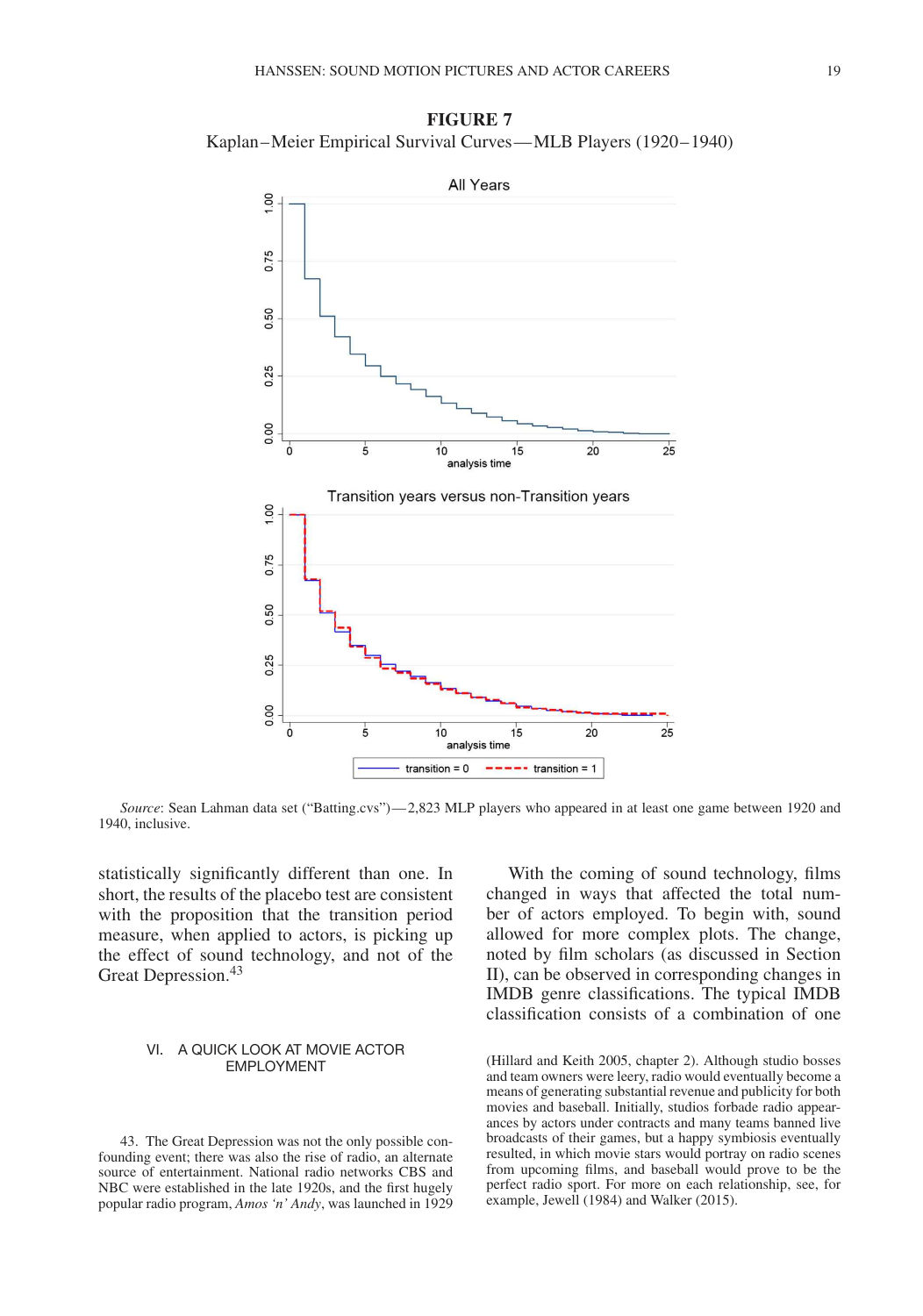**TABLE 7** Placebo Test—Major League Baseball Players (Hazard Ratios)

|                                                       |                                       | <b>Cox Model</b>                      | <b>Grouped Data Model</b>            |                                      |  |
|-------------------------------------------------------|---------------------------------------|---------------------------------------|--------------------------------------|--------------------------------------|--|
| <b>Variable</b>                                       | (1)                                   | (2)                                   | (3)                                  | (4)                                  |  |
| Transition                                            | 0.997<br>$(-0.1)$                     | 0.973<br>$(-0.1)$                     | 0.996<br>$(-0.1)$                    | 0.968<br>$(-0.1)$                    |  |
| Age                                                   |                                       | 1.11<br>(3.4)                         |                                      | 1.082<br>(1.9)                       |  |
| Age <sup>2</sup>                                      |                                       | 1.000<br>$(-0.5)$                     |                                      | 1.000<br>(1.0)                       |  |
| $#$ obs.<br># subjects<br># failures<br>Ln likelihood | 10,516<br>2,823<br>2,251<br>$-15.553$ | 10,516<br>2,823<br>2.251<br>$-15,408$ | 10,516<br>2,823<br>2.251<br>$-5.307$ | 10,516<br>2,823<br>2,251<br>$-5.141$ |  |

*Notes*: Time to exit (i.e., career end), in years (*z*-statistics in parentheses). The table shows hazard ratios, with *z*statistics in parentheses. The data set covers the 1920–1940 period, but counts seasons played back to the start of the player's career. A player's career is censored if he played in any season after 1940.

or more of 20 "primal" IMDB categories.<sup>44</sup> For example, the genre listed by the IMDB for 1925s (silent) *The Gold Rush* is "Adventure, Comedy, Drama," for 1925s (silent) *The Big Parade* is "Drama, Romance, War", for 1939s (talking) *Gone with the Wind* is "Drama, History, Romance," and for 1939s (talking) *The Wizard of Oz* is "Adventure, Family, Fantasy." Films released from 1920 through 1928 (silent films) represent 137 genre classifications (i.e., combinations of the primal categories), while films released from 1933 through 1940 (sound films) represent 502 genre classifications, more than tripling in number. While these genre classifications are necessarily subjective, for both the silent and the sound films only 3.5% of movies were excluded because of lack of information, suggesting the difference is not merely that sound films are better documented or easier to view. Furthermore, the direction of change in the primal categories is similarly suggestive. The biggest relative increases moving from silent to sound are in the categories "musical" (no surprise there), "mystery" (probably tough to spin a mystery without spoken dialogue), and

44. The primal categories are: action, adventure, biography, comedy, crime, drama, family, fantasy, film-noir, history, horror, music, musical, mystery, romance, sci-fi, sport, thriller, war, and western. The IMDB writes of its genre classifications, "It should be remembered that these definitions are guidelines—no single definition can cover every possible eventuality. Some of these genres are objective; for the others, a little leeway is given." See, https://help.imdb.com/article/contribution/titles/genres/ GZDRMS6R742JRGAG?ref\_=helpms\_helpart\_inline#).

"crime" (characterized by ambiguous bad guys). The biggest relative decreases are in "comedy", "romance", and "western"—genres with simple stories that the silent screen told well.

In addition, the number of actors credited per film rose with sound, as one might expect given more complex plots. For a storyline to be simple, the number of characters the viewer must keep track of has to be small. The average silent feature film listed 8.5 credited actors, while the average sound feature film listed nearly 13. In other words, sound appears to have increased the employment of credited actors by more than onethird on a per film basis.

Finally, the sound era (through the 1930s) saw the production and release of substantially more films. The average number of U.S.-produced feature films rose from 140 per year over the 1920–1928 period—the silent era— (195 per year from 1925 through 1928), to about 450 per year over the 1933–1940 period—the sound era. Movie attendance rose from an average of about 50 million tickets sold per year over the 1922–1928 period to an average of nearly 80 million over the 1933–1940 period (see Figure 6), even as nominal ticket prices increased from the mid-1930s onwards (and the early 1930s was a period of deflation). How much of this rise in attendance was due to sound rather than to other factors is impossible to say. But the combination of more actors per feature film and more feature films per year resulted in a near-doubling of the number of different actors playing credited roles in feature films annually, from an average of 450 per year in the 1920s to nearly 800 per year in the 1930s. Thus, in terms of simple actor employment numbers, the early sound era had the silent era beat.<sup>45</sup>

# VII. CONCLUSION

The replacement of silent by sound motion pictures may not be history's most important technological development from a social welfare

<sup>45.</sup> Determining whether actor salaries changed with the coming of sound is very difficult—information is scattered and incomplete. The silent era hosted a number of major stars who produced their own movies—Mary Pickford (perhaps the greatest star of the silent era), Douglas Fairbanks, Charlie Chaplin, Gloria Swanson; generally, these stars made a fortune (except for Swanson, who lost a fortune on a single movie that was never released). The actor-producer largely disappeared with the coming of sound, returning in the post-World War II era following the decline of the studio system (see, e.g., Hanssen and Raskovich 2019; Weinstein 1998). That said, during both the 1920s and 1930s, most movie stars were under long-term contracts that paid them flat weekly salaries.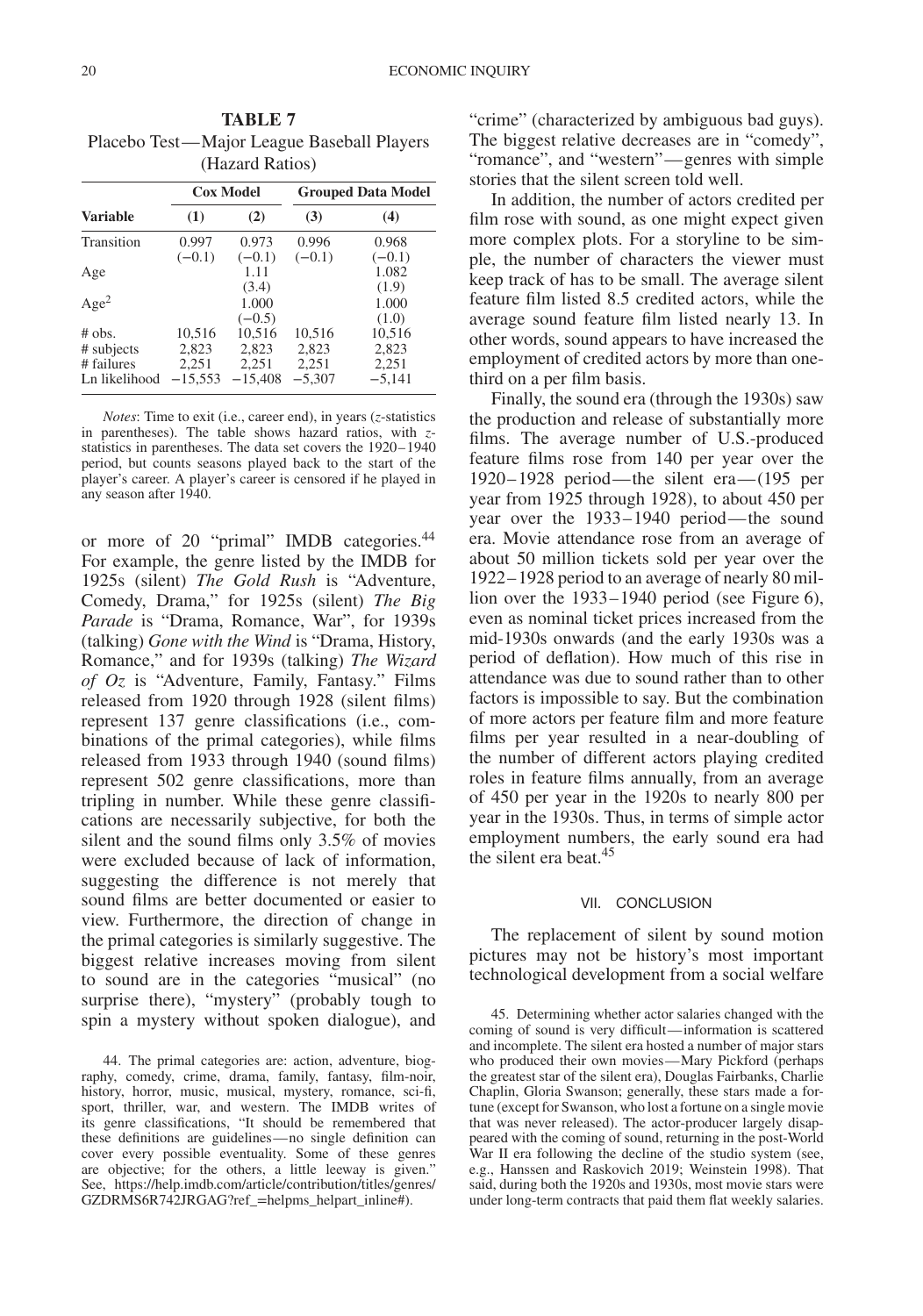perspective, but it provides one of history's most colorful examples of how product innovation can affect employment. Almost since its inception, the disruptive effect of sound technology on the careers of some of the silent era's most important actors has fascinated observers. In this paper, I conduct what I believe to be the first systematic analysis of the effect of the introduction of sound technology on actor careers. I analyze a data set of nearly 10,000 actors who played in motion pictures from 1920 through 1940, inclusive. I find the transition period to be associated with a large rise in hazard rates—in the rate at which actors exited from the movie acting business—not only among major stars but also among those who played more minor roles. I also find that sound films raised hazard rates generally, so that whereas the transition period is associated with 30%–50% higher hazard rates as compared to the silent era, it is associated with only about 10% higher hazard rates as compared the sound era (at least through the 1930s). The sound era also saw an increase in both the number of actors cast per movie (sound plots could be more complex) and the number of movies produced, leading to a sharp rise in the total number of actors playing credited movie roles.

In a widely cited article, Van Reenen (1997, 256) notes the "dearth" of studies on the direct effect of innovation on employment, a dearth he attributes to the fact that

It is difficult to obtain firm-specific measures of technology on a consistent basis over time. Furthermore, when this information is available, one must control for the fact that technology, as well as employment, are chosen by the firm.

This paper examines a technological innovation that not only upended an industry but was

According to the IMDB, which lists salaries for select stars for particular films, silent stars Norma Talmadge and John Gilbert were making \$7,500 and \$10,000 per week, respectively, in the 1920s, as compared to \$4,000 per week in the 1930s for two of their sound counterparts, Bette Davis and Clark Gable. (How accurate are these IMDB listings? I have a copy of Humphrey Bogart's 1942 contract with Warner Brothers obtained from the USC archives; he was paid \$2,750 per week, which is the same number as listed by the IMDB.) A 1927 article on the salaries of big silent-era stars states, "Lon Chaney earns \$3,500 a week, say the well-informed along Hollywood Boulevard; Wallace Beery, \$2,500; Adolph Menjou, \$3,000; Gloria Swanson, before leaving Paramount, \$7,500; Pola Negri, \$5,000, and Laura La Plante, \$1,700." (*Literary Digest*, July 9, 1927). In sum, there is little evidence that actor salaries rose with the coming of sound, and may even have fallen, but definitive conclusions are impossible to draw.

adopted by all firms at roughly the same time (by force of necessity—silent films were rendered obsolete). Of course, the motion picture industry is idiosyncratic in many ways. Yet there have been other, similarly dramatic developments and diffusions in the entertainment business: the effect of radio on vaudeville, the effect of television on movies, the effect of streaming on both—to mention only a few. If the information technology industry continues to churn out Schumpeterian innovations (digital actors anyone?), the coming of sound motion pictures may offer an increasingly relevant example for the years to come.

#### **REFERENCES**

- Bakker, G. "Stars and Stories: How Films Became Branded Products." *Enterprise & Society*, 2, 2001, 461–502.
- Balio, T. "Struggles for Control, 1908–1930," in *The American Film Industry*, edited by T. Balio. Madison, WI: University of Wisconsin Press, 1985.
	- *Grand Design: Hollywood as a Modern Business Enterprise, 1930–1939*. New York: Scribner, 1993.
- Basinger, J. *Silent Stars*. Hanover: Wesleyan University Press, 1999.
- Bogdanovich, P. *Who the Devil Made It*. New York: Ballantine Publishing, 1997.
- Burr, T. *Gods Like Us: On Movie Stardom and Modern Fame*. New York: Pantheon Books, 2012.
- Clayton Theater. "Selection of Sound Equipment to be Installed, 1928," in *Harvard Business Reports, Vol. 8, Cases on the Motion Picture Industry*. New York: McGraw Hill, 1930, 490–9.
- Crafton, D. *The Talkies: American Cinema's Transition to Sound, 1926–1931*. New York: Scribner and Sons, 1997.
- Eyman, S. *Mary Pickford: America's Sweetheart*. New York: Donald I. Fine, 1990.
- *The Speed of Sound: Hollywood and the Talkie Revolution*. New York: Simon and Schuster, 1997.
- Fleck, R. K., and F. A. Hanssen. "Persistence and Change in Age-Specific Gender Gaps: Hollywood Actors from the Silent Era Onward." *International Review of Law and Economics*, 48, 2016, 36–49.
- Gomery, D. "The Coming of the Talkies: Invention, Innovation, and Diffusion," in *The American Film Industry*, edited by T. S. Balio. Madison, WI: University of Wisconsin Press, 1985.
- Griffith, R., and A. Mayer. *The Movies*. New York: Simon and Schuster, 1957.
- Hall, B. H., and B. Kahn. "Adoption of New Technology." NBER Working Paper No. 9730, 2003.
- Hanssen, F. A. "The Blockbooking of Films Reexamined." *Journal of Law and Economics*, 43, 2000, 395–426.
- "Revenue-Sharing in Movie Exhibition and the Arrival of Sound." *Economic Inquiry*, 40, 2002, 380–402.
- "Vertical Integration during the Hollywood Studio Era." *Journal of Law and Economics*, 53, 2010, 519–43.
- Hanssen, F. A., and A. Raskovich. "Casting Actors to Discover Stars during the Hollywood Studio Era." Working Paper, 2019.
- Hillard, R. L., and M. C. Keith. *The Broadcasting Century and Beyond*. Burlington, MA: Focal Press, 2005.
- Hischak, T. S. *1939: Hollywood's Greatest Year*. Lanham, MD: Rowman and Littlefield, 2017.